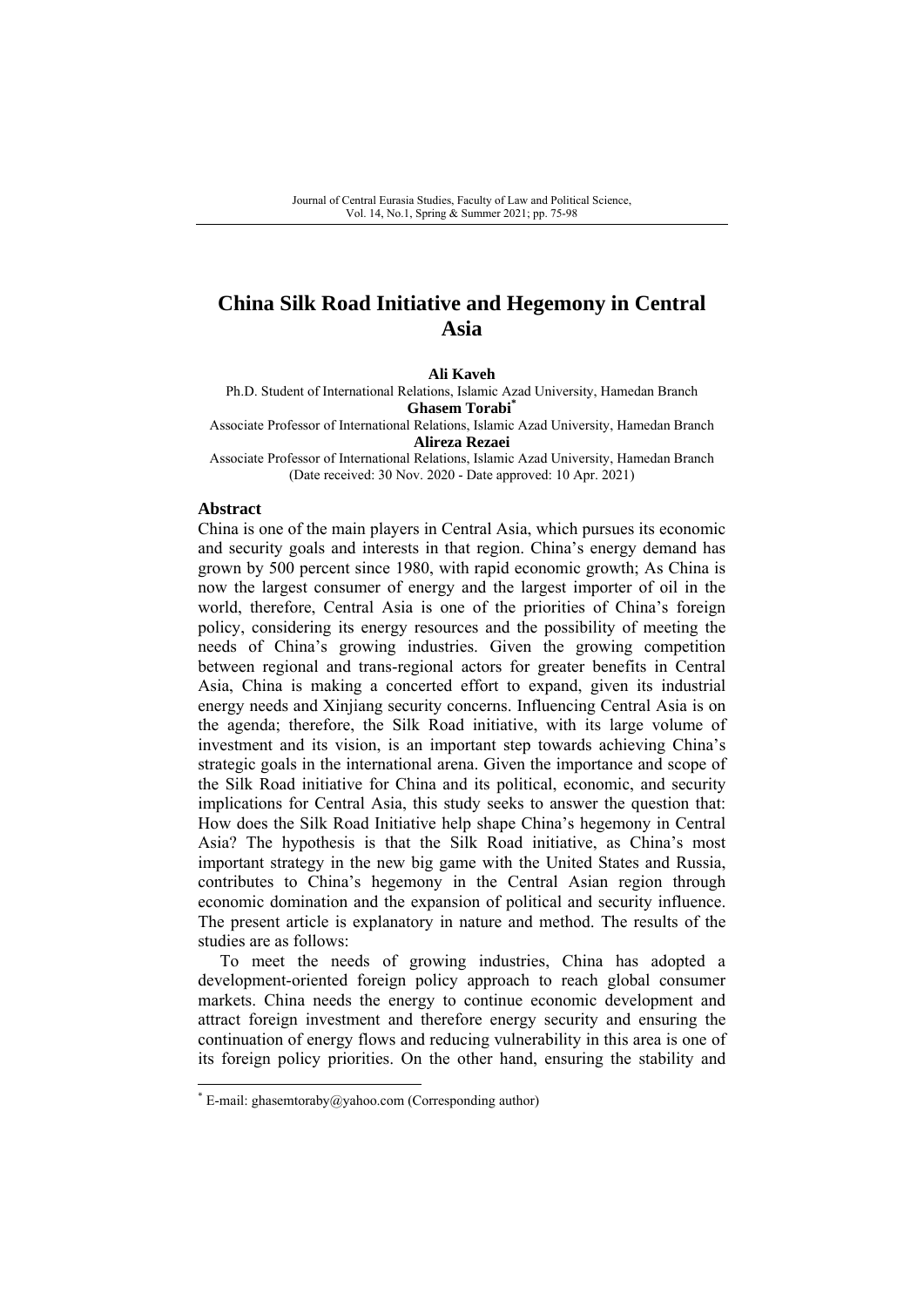security of Xinjiang is one of the main security concerns of Chinese leaders which can lead to unrest and create danger for other parts of China. Therefore, to advance its macro foreign policy goals and ambitious regional and international intentions, China introduced the Silk Road Initiative in 2013 as the main axis of its foreign and domestic policy. In this regard, Central Asia has been considered as a strategic hub and one of the regions with rich hydrocarbon resources and territorial proximity to pursue national interests in the Silk Road economic belt strategy.

As one of the most important measures to reduce their strategic vulnerability, the Chinese leaders have established closer ties with energyrich countries, including Central Asian countries, through the Silk Road Initiative. On the other hand, due to the proximity of Xinjiang Autonomous Province to Central Asia and China's security problems and challenges in this province, Central Asia has played a significant role in China's security strategy. Therefore, given these considerations, China's growing presence and influence in the Central Asian geo-economy will gradually translate into geopolitical influence. In Central Asia, China seeks to increase its regional influence by increasing its lasting influence and by launching the Silk Road Initiative, with an emphasis on economic exchanges as the fulcrum of the project, with a view to peaceful development and non-alignment. The stimulation of the powers present in the region has put the achievement of regional hegemony on the agenda.

Given the undeniable impact of economic growth and development as a bedrock of national stability and security, strengthening the economic strength and stability of Central Asia is closely linked to addressing China's security problems and this issue is one of the main axes of the Silk Road initiative. The purpose of this plan is to help develop the countries of Central Asia and the western regions of China to ensure security and political stability in China. Therefore, China's approach in Central Asia is economic and trade dominance as an important prerequisite for ensuring stability and security in western China. However, China's emergence as a major power in Central Asia has become an undeniable fact due to its economic dominance, energy interests, and political influence. However, it should be emphasized that increasing China's influence by using strategies such as the Silk Road Initiative, despite its declared policy, is not merely economic, but pursuing political and security interests and providing necessary grounds for expanding China's influence and hegemony in the periphery. At the heart of the plan, of course, is China's denial of this approach in the international arena, given the considerations of peaceful development.

To further its interests in the region, China has put on the agenda a comprehensive effort to expand its hegemony in Central Asia; the Silk Road Initiative, with its large investment volume. Its vision is taking important steps toward achieving its strategic goals internationally. Based on the results of the study, China, relies on economic growth and development, to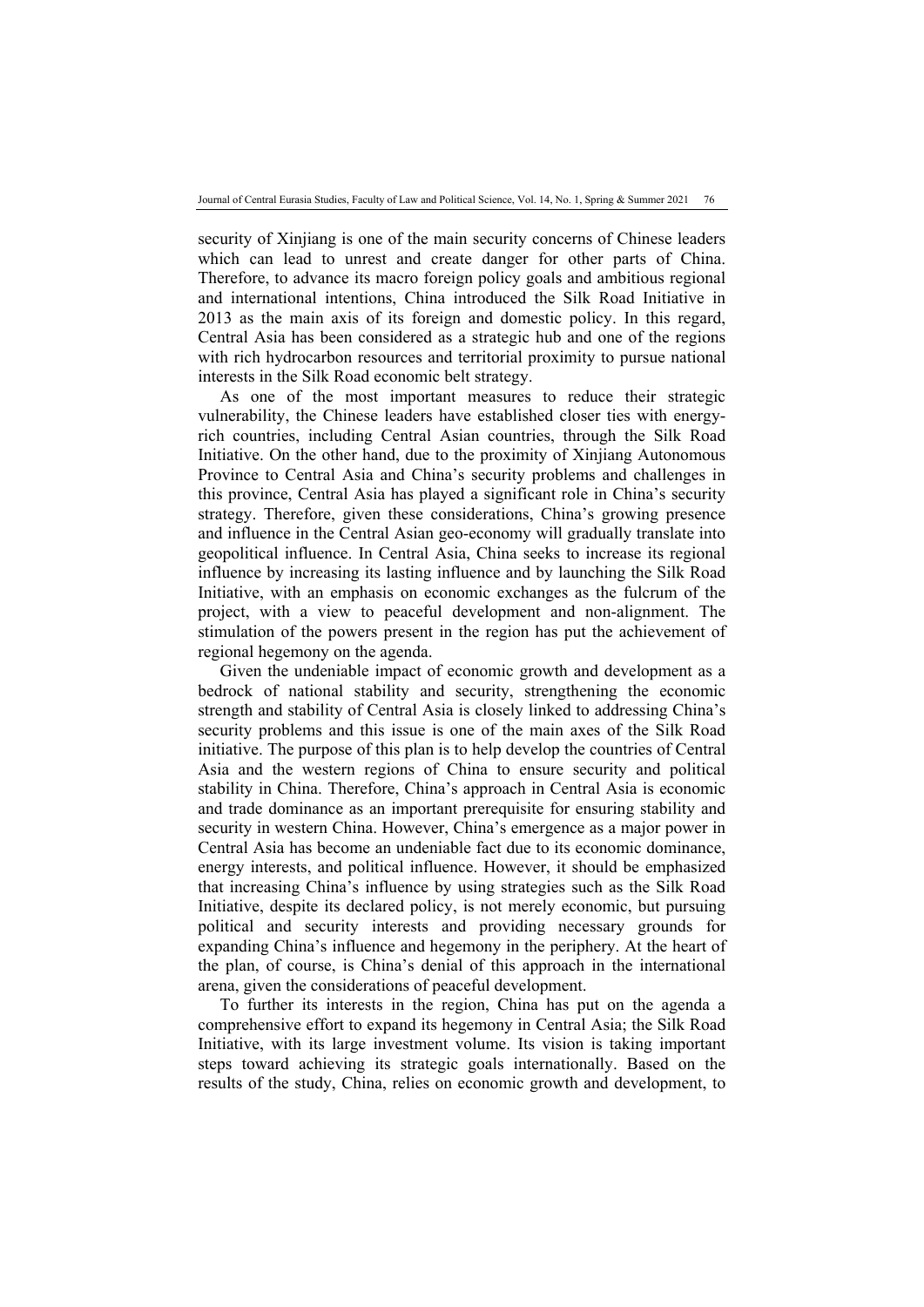counter the US unilateralism in the international system, to establish regional influence and hegemony by using the capacities of the Silk Road initiative. In this regard, in order not to arouse the sensitivity of the United States and preventing it from taking precautionary measures and interventionist steps in this field, it has pursued a cautious foreign policy and has focused its activities on economic relations with the countries of Central Asia.

**Keywords:** Central Asia, China, Economic Domination, Economic Development, Energy Security, Political and Security Influence, Silk Road.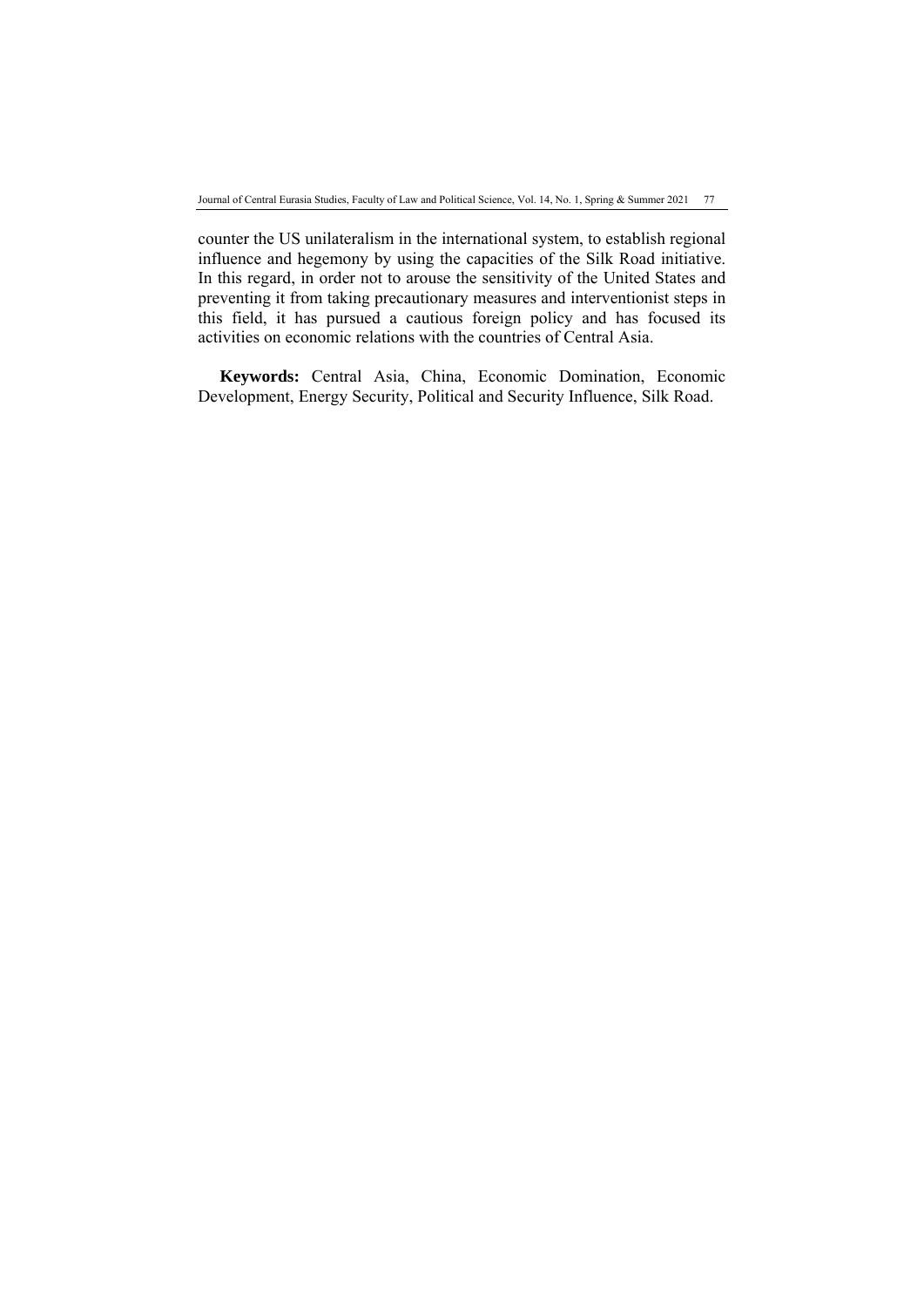**<sup>1</sup> ابتكار راه ابريشم و هژموني چين در آسياي مركزي**

**علي كاوه**  دانشجوي دكتري روابط بينالملل، دانشگاه آزاد اسلامي همدان  **\* قاسم ترابي** دانشيار روابط بينالملل، دانشگاه آزاد اسلامي همدان **عليرضا رضايي**

دانشيار روابط بينالملل، دانشگاه آزاد اسلامي همدان (تاريخ دريافت: -1399/09/10 تاريخ تصويب: 1400/01/21)

**چكيده** 

در اين نوشتار ميخواهيم، هدفهاي راهبـردي و كـلان چـين از عمليـاتيكـردن ابتكـار راه ابريـشم را بررسي كنيم. با توجه به اين هدف، اين پرسش مطرح است كه ابتكار راه ابريشم چگونه به شكلگيـري هژموني چين در منطقة آسياي مركزي كمك ميكند؟ در پاسخ اين فرضيه مطرح ميشود كـه ابتكـار راه ابريشم بهعنوان راهبرد كلان چين در بازي بزرگ جديد با آمريكا و روسيه از راه ايجاد تسلط اقتـصادي و گسترش نفوذ سياسي و امنيتي، به شكلگيري هژموني چين در منطقة آسياي مركزي كمك ميكند. در سال ،2013 رهبران چين ابتكار راه ابريشم را راهبرد كلان و محور اصـلي سياسـت داخلـي و خـارجي خود معرفي كردند. در اين راهبرد، آسياي مركزي با توجه به منابع غني هيـدروكربني و موقعيـت ويـژة ژئواستراتژيك، ژئوپليتيكي و ژئواكونومي اصليترين منطقة هدف به شمار ميرود. بر اين اساس، چـين ميكوشد با قراردادهاي اقتصادي، سياسي و امنيتي در چارچوب ابتكار راه ابريشم، نقش و نفوذ خود در منطقة آسياي مركزي را گسترش دهد و در عمل به هژمون منطقه تبديل شود. نتايج ايـن نوشـتار نـشان ميدهد، چين در راستاي ايجاد و تثبيت هژموني منطقهاي خود، ابتكار راه ابريـشم را بـهعنـوان راهبـرد كلان در اولويت خود قرار داده است و براي جلوگيري از ايجاد نگرانـي قـدرتهـاي بـزرگ ديگـر از جمله آمريكا و روسيه، سياست خارجي محتاطانهاي را در پـيش گرفتـه اسـت. روش پـژوهش در ايـن نوشتار روش كيفي، مبتني بر ثبات هژمونيك با بهرهگيري از منابع اينترنتي و كتابخانهاي است.

**واژگان اصلي**  آسياي مركزي، امنيت انرژي،راه ابريشم، تسلط اقتصادي، توسعة اقتصادي، نفوذ سياسي و امنيتي، چين.

.1 اين مقاله برگرفته از رسالة دكتري باعنوان «بررسي رابطة ميان ابتكار جادة ابريشم و هژمـوني چـين در آسـياي مركزي» است.

E-mail: ghasemtoraby@yahoo.com مسئول نويسندة\*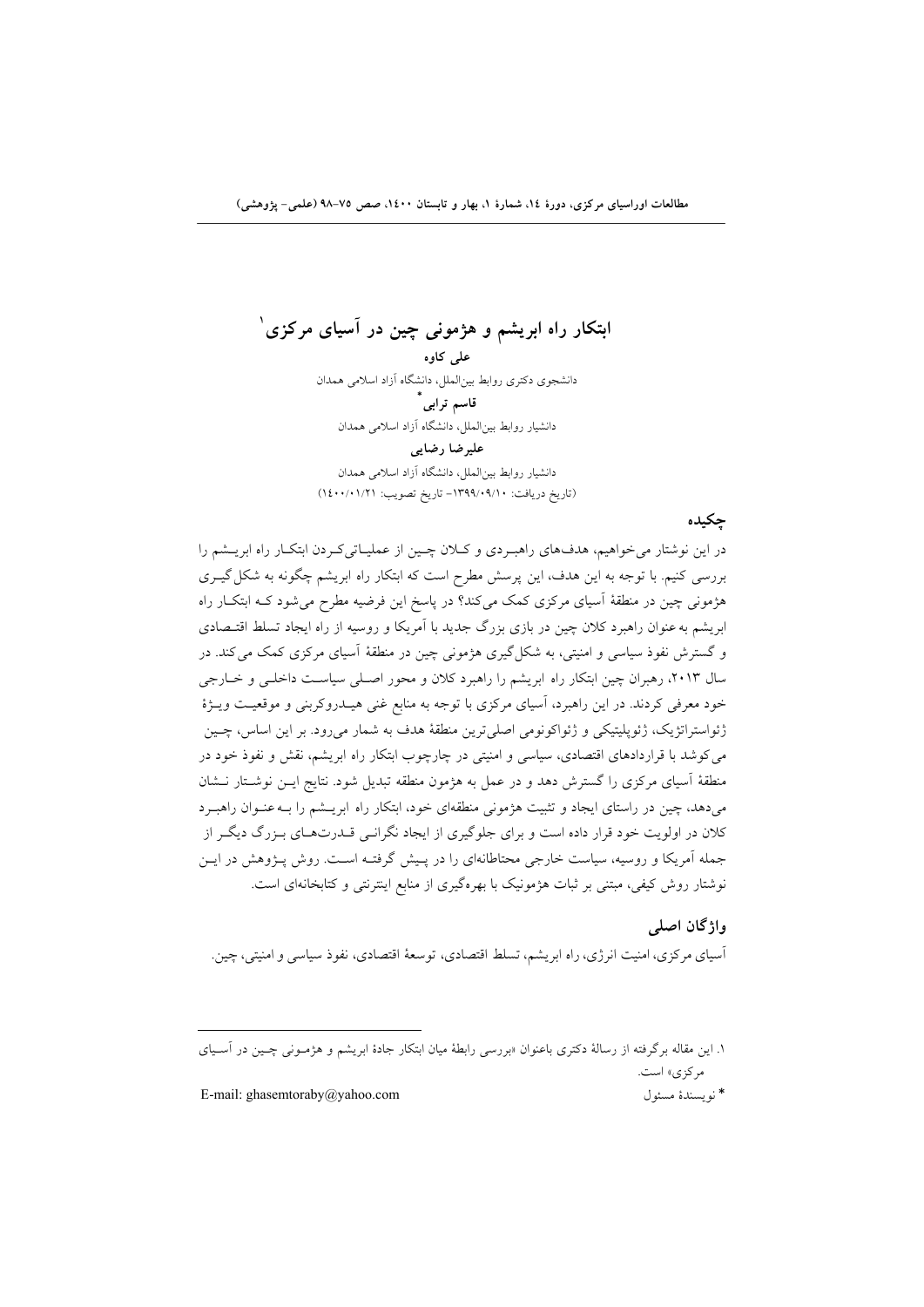#### **مقدمه**

پس از فروپاشي اتحاد شوروي، آسياي مركزي بهعنوان منطقهاي برخوردار از موقعيت ژئوپليتيك مناسب، منابع طبيعي و انرژي سرشار و نيز بازار مهم مصرف جهاني، اهميـت فزاينـدهاي يافتـه است. اين ويژگيها، منطقة در حال توسعة آسياي مركزي را به صحنة رقابت قدرتهاي بزرگ منطقهاي و فرامنطقهاي تبديل كرده است (72 :Dehshiri and Neshaste Sazan, 2017). روابط رسمي چين با آسياي مركزي در 27 دسامبر 1991 آغاز شد. چين از اولين كشورهايي بـود كـه پنج كشور مستقل جديد، ازبكـستان، قزاقـستان، تاجيكـستان، قرقيزسـتان و تركمنـستان را بـه رسميت شناخت (Liao, 2006: 62).

چين يكي از بازيگران اصلي در آسياي مركزي بوده است كه هدفها و منـافع اقتـصادي و امنيتي خويش را در آن منطقه پيگيري ميكنند. تقاضاي انرژي چين با رشد سريع اقتصادي اين كشور از سال 1980 تاكنون 500 درصد افـزايشيافتـه اسـت؛ چنانكـه چـين در حـال حاضـر بزرگترين مصرفكنندة انرژي و بزرگترين واردكنندة نفت در جهان اسـت. بنـابراين آسـياي مركزي با توجه به منابع انرژي موجود و امكان تأمين نيازمندي صنايع رو به رشد چـين، جـزو اولويتهاي سياست خارجي اين كشور است. از سوي ديگـر بـا توجـه بـه همـسايگي اسـتان خودمختار سينكيانگ با آسياي مركزي و مشكلات امنيتي و چالشهاي چـين در ايـن اسـتان، آسياي مركزي در راهبرد امنيتي چين نقش بسزايي را به خود اختصاص داده است.

با توجه به اين مسائل، راهبرد ابتكار راه ابريشم در سفر سـال 2013 شـي جـين پينـگ بـه كشورهاي آسياي مركزي در آستانه اعلام شد. ابتكار راه ابريشم، بدون شك بزرگترين ابتكـار ژئواكونومي جهان بعـد از پايــان دوران جنـگ سـرد اسـت (72 2017: ,Soleimanpour(. در امتــداد مـسير ايــن ابتكــار، ٦٥ كــشور از آســياي مركـزي، آســهآن،<sup>۱</sup> آسـياي جنــوبي، ارويــاي شرقي، آسياي شرقي و آفريقاي شمالي، 4،4 ميليارد نفـر جمعيـت بـا درآمـد قابـل عرضـة 21 تريليون دلار، به ترتيب 63 درصد يك كمربند و 29 درصد يك راه از ظرفيت جهاني را دارنـد (17 Amir Ahmadian and Salehi Dolatabad, 2016: چـين بـا سـه كـشور از پـنج كـشور آسياي مركزي مرز مشترك دارد. اين كـشور 1533 كيلـومتر مـرز مـشترك بـا قزاقـستان، 858 كيلـومتر مـرز مـشترك بــا قرقيزســتان و 414 كيلــومتر مــرز مـشترك بـا تاجيكـستان دارد (174 Yazdani and Others, 2016: با توجه به آنچه گفتيم و رقابتهـاي فزاينـدهٔ بـازيگران منطقهاي و فرامنطقهاي براي كسب منافع بيشتر در آسـياي مركـزي، چـين بـا رشـد و توسـعة اقتصادي روزافزون و نياز به تأمين انرژي مورد نيـاز و همچنـين دغدغـة تـأمين امنيـت اسـتان سينكيانگ، تلاش همهجانبهاي براي گسترش نفوذ در آسياي مركزي در دستور كـار قـرار داده

 1. Association of Southeast Asian Nations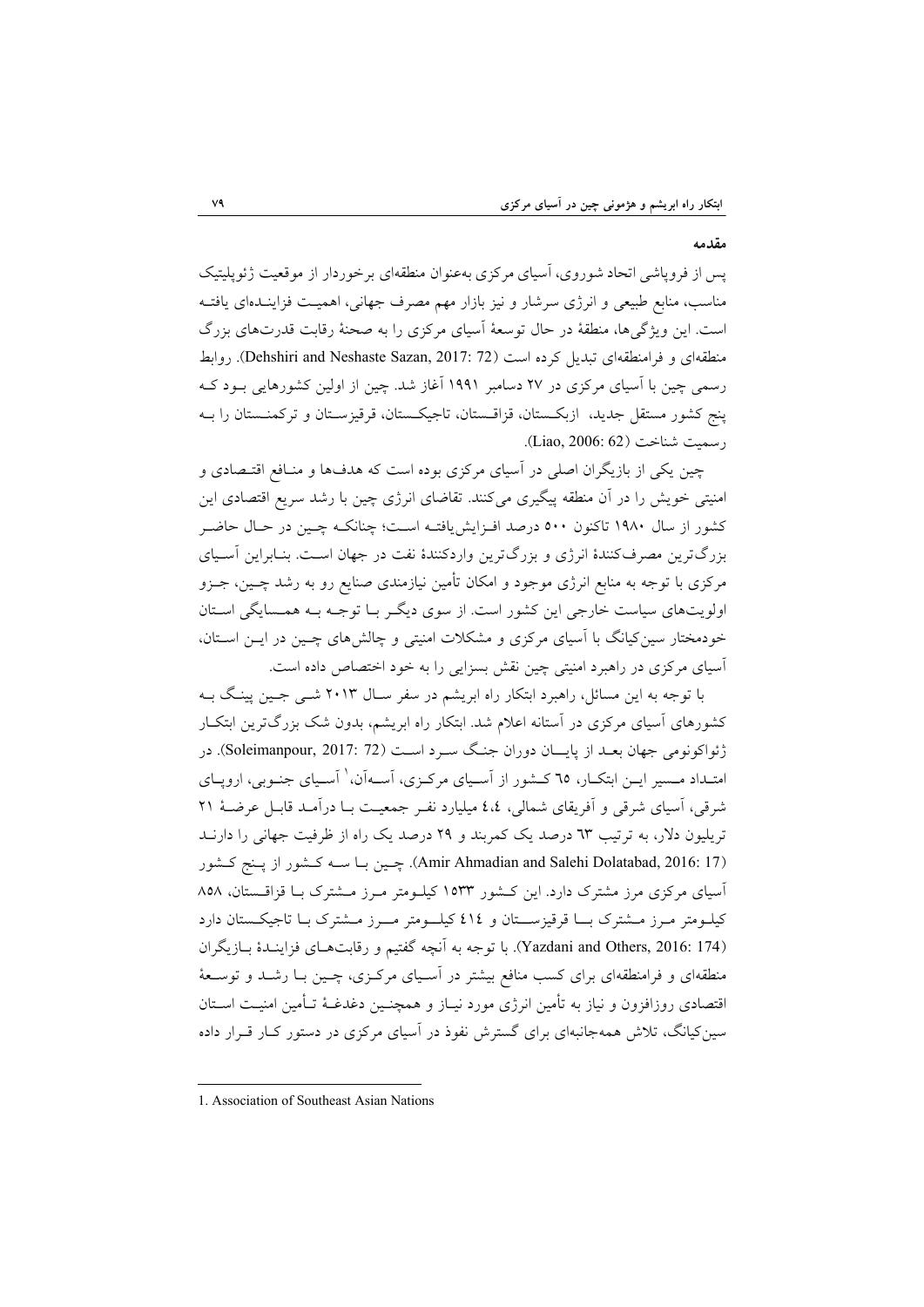است. در اين زمينه، ابتكار راه ابريشم با حجم زياد سرمايهگذاري صورتگرفتـه و چـشمانـداز ترسيمي آن، گامي مهم در جهت تحقق هدفهاي راهبردي چين در عرصة بينالمللي است. از اينرو، در اين نوشتار ابتكار راه ابريشم و هژموني چين در آسياي مركزي را بررسي مـيكنـيم. اين فرضيه مطرح است كه ابتكار راه ابريشم بهعنوان مهمتـرين راهبـرد چـين در بـازي بـزرگ جديد با آمريكا و روسيه، از راه تسلط اقتصادي و گسترش نفوذ سياسي و امنيتـي بـه هژمـوني چين در منطقة آسياي مركزي كمك ميكند.

## **پيشينة پژوهش**

در زمينة موضوع اين نوشتار، پژوهشهاي بسياري انجام شده است ولي بهصورت مـستقل بـه اين موضوع نپرداختهاند. در اينجا به تعدادي از آنها اشاره ميكنيم:

اميراحمديان و صالحي (2016) در مقالـة «ابتكـار راه ابريـشم جديـد؛ هـدفهـا، موانـع و چالشها» مينويسند چين در تلاش براي تبديلشدن بـه قـدرت جهـاني بـهوسـيلة ابتكـار راه ابريشم بوده است، اما در مسير اجراي اين طرح با توجه بـه مـانعهـايي ماننـد كارشـكنيهـاي آمريكا، مشكلات زيست محيطي احتمال موفقيت آن در كوتاهمدت بعيد بهنظر ميرسد. سليمي و هفتآبادي (2008) در مقالة «ملاحظات امنيتي و سياسي چين در آسياي مركـزي» گـسترش بنيادگرايي اسلامي در آسياي مركـزي و احتمـال سـرايت آن بـه اسـتان سـينكيانـگ چـين در همجواري آسياي مركزي را بهعنوان مهمترين موضوع امنيتي مورد توجه قرار دادهاند.

مجيدي و دهقاني و فراشاه (2020) در مقالة «مؤلفهها و موانع رويكرد ژئوكـالچر ايـران در قبـال ابتكـار يـك كمربنـد و يـك راه چـين در آسـياي مركـزي» سـه رويكـرد ژئوپليتيـك، ژئواكونوميك و ژئوكالچر در سياست منطقهاي ايران در آسياي مركزي را بررسي كردهاند و بـا بهرهگيري از نظرية سازهانگاري، رويكرد مبتني بر ايران فرهنگي را بـهعنـوان بهتـرين سياسـت معرفي مي كنند.

رضايي (2008) در مقالة «چين و موازنة نـرم در برابـر هژمـوني ايـالات متحـد آمريكـا در عرصة نظام بينالملل» ضمن بررسي جايگـاه چـين در نظـام بـينالملـل، پديدارشـدن چـين و گمانهزني پيرامون تأثيرهاي آن بر نظام بينالملل را يكي از مهمترين مباحث سياست بينالملـل براورد ميكند. همچنين او در مورد تحليل رفتار چين در برابر هژمـوني آمريكـا معتقـد اسـت، چين قدرت هژموني آمريكا را بر نميتابد. البته هدفش رويارويي مستقيم با آن نيز نيست.

با توجه به بررسيهاي انجامشده اين منابع فقط به جنبـههـاي خاصـي از روابـط چـين بـا كشورهاي آسياي مركزي پرداختهاند. همچنين آثار مربوط به ابتكار راه ابريشم فقط بـا مـسائل سياسي، امنيتي و اقتصادي روابط چين با آسياي مركزي پرداختهاند. در اين نوشتار بـا رويكـرد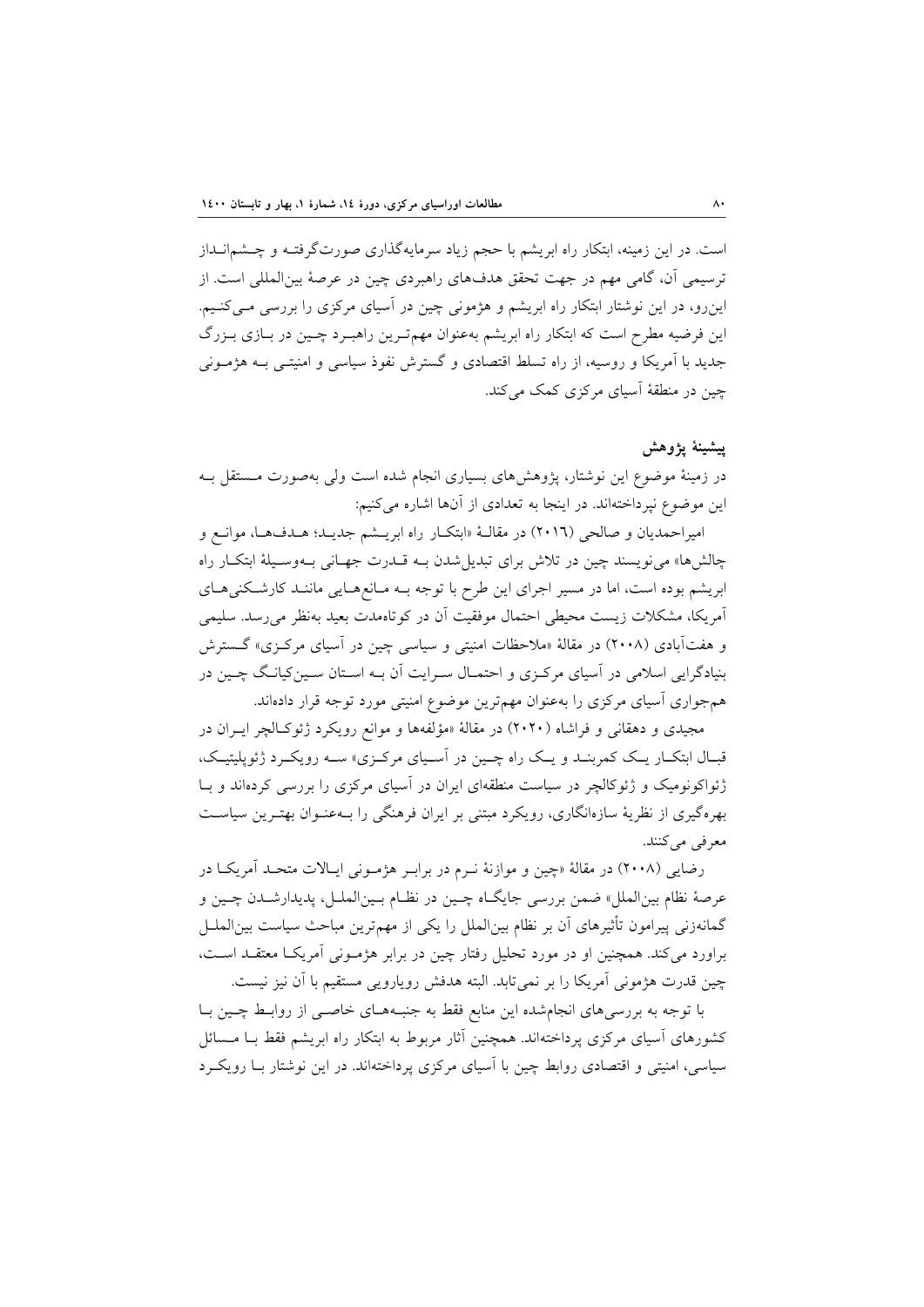نويني «رابطة ميان ابتكار راه ابريـشم و هژمـوني چـين در آسـياي مركـزي» را بيـان مـيكنـيم. همچنين علاوه بر پرداختن به مسائل سياسي، امنيتي و اقتصادي روابط چين با آسياي مركـزي، مسئلة هژموني چين كه يكي از بحثهاي جدي علمي در مورد رويكردهاي كلان آن كشور در سطح نظام بينالملل است، با تمركز بر آسياي مركزي را بررسي ميكنيم.

# **چارچوب نظري: واقعگرايي با تأكيد بر نظرية هژموني**

واقع گرايان در روابط بين|لملل ميان هژمون جهاني ٰ و هژمون منطقهاي و ناحيهاي ٔ تفاوت قائل ميشوند. آنها بر اين باورند كه بعد از تغيير ساختار دوقطبي نظـام بـينالملـل، بافـت و شـيوة عملكرد نظامهاي هژمونيك به شكل قابل ملاحظهاي تغيير كرده است. علي رحيــق اغــضان<sup>۳</sup> از شكلگيري سه نوع مختلف موقعيت هژمونيـك منطقـهاي در دوران پـس از جنـگ سـرد نـام ميبرد:

۱. نظامهاي هژمونيكي وابسته:<sup>٤</sup> اين نوع موقعيتهــاي هژمونيـك، همكــاري تنگــاتنگي بــا هژمون جهاني دارند. شايد بتوان ادعا كرد كه اين نوع نظامهـا بـدون حمايـت هژمـون جهـاني نميتوانند ادامة حيات دهند.

۲. نظامهاي هژمونيک خودگردان:<sup>0</sup> اين نوع نظامها برخلاف نظام اول، از حمايـت هژمـون جهاني برخوردار نيستند و بهصورت نظامهاي غيروابسته عمل ميكنند. پيدايش و ادامة حيـات اين نوع نظامهاي هژمونيك در دوران جنگ سرد و نظام دوقطبي امكانپذير نبود.

۳. نظامهاي هژمونيک مشارکتي:<sup>٦</sup> شکل گيري اين نوع موقعيتها در شرايطي است که يـک دولت بهتنهايي نميتواند نقشي هژمونيك در يك منطقه داشته باشد و به اجبار به همكـاري بـا يك يا چند دولت پرقدرت ديگر راضي مي شود (Torabi and Others, 2014: 109).

شايان توجه اينكـه مـسئلة ظهـور هژمـونهـاي جديـد، از مـسائل برجـستهاي اسـت كـه در نظريههاي سياست بين|لملل مورد توجه قرار گرفتـه اسـت. نظريــههـاي انتقــال قــدرت<sup>٧</sup> و ثبات هژمونيك^ توجه بيشتري به مسئلهٔ رشد قدرتهاي نوپديد دارند، اما ايــن نظريــههــا نيــز به جابهجايي يا انتقال قدرت در سطح سيستم بينالمللي از هژمون مسلط بـه هژمـون نوظهـور متمركز هستند (165 :Taghizadeh Ansari, 2016). رابرت گيلپين بـا رويكـرد نوواقـع گرايـي معتقد است كـه در طـول زمـان، تحـولهـاي اقتـصادي و فنـاوري منـافع بـازيگران و تـوازن

<sup>1.</sup> Global Hegemony

<sup>2.</sup> Global Regional and sub – regional Hegemony

<sup>3.</sup> Ali Rahigh-Aghsan

<sup>4.</sup> Dependence Regional Hegemonic System

<sup>5.</sup> Autonomous Regional Hegemonic System

<sup>6.</sup> Cooperative Regional Hegemonic System

<sup>7.</sup> Power Transition Theory

<sup>8.</sup> Hegemonic Stability Theory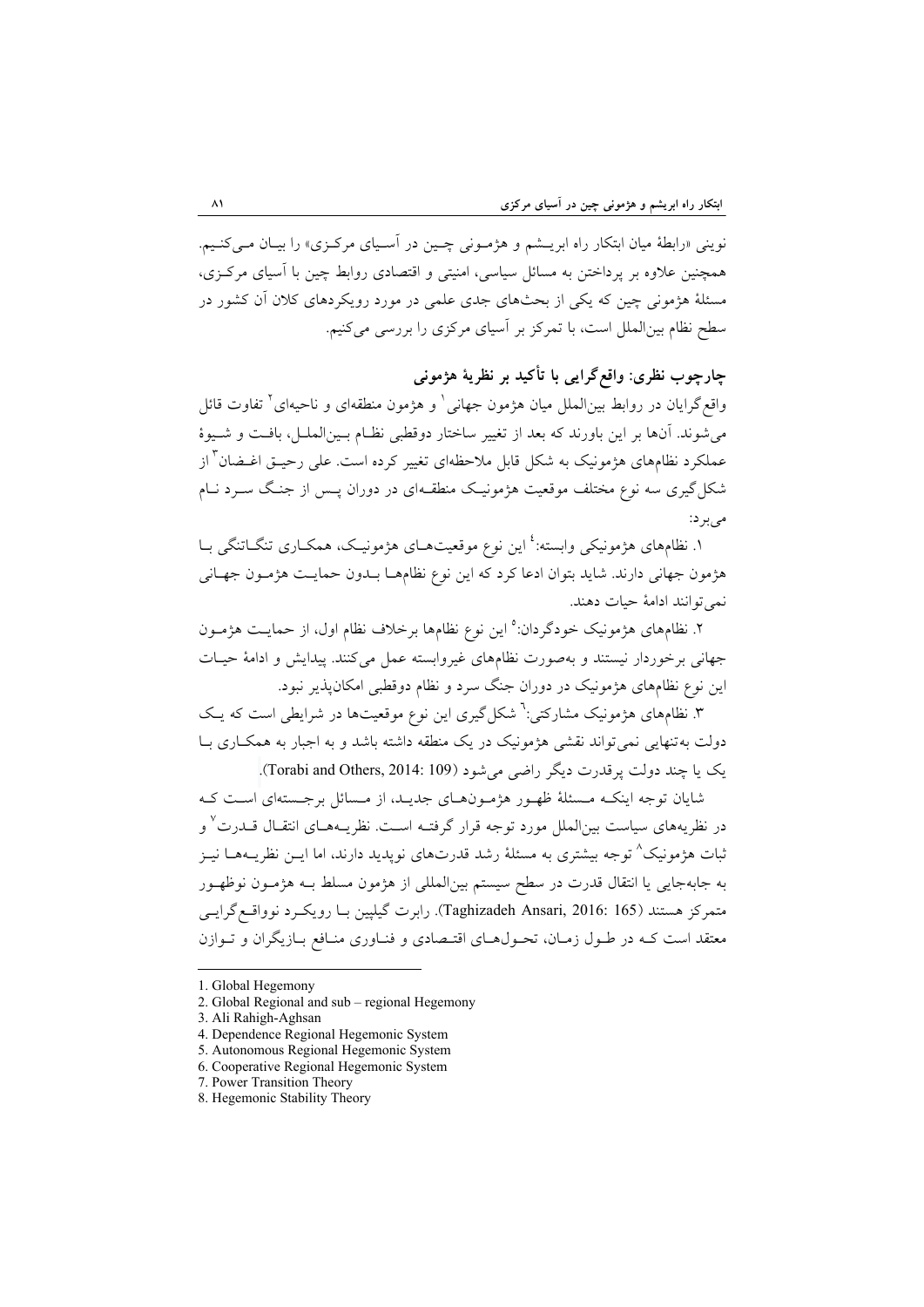قدرت ميان آنها را تغيير مـي دهـد. در نتيجـه، بـازيگراني كـه بيـشترين سـود و قــدرت را از ناحية تغيير در نظام اجتماعي به دست ميآورند، تلاش ميكنند نظام را در جهـت هـدفهـاي خود تغيير دهند. از نظر او در صورتي كه كشورهاي قدرتمند از ترتيبات اقتـصادي، سياسـي و ارضي موجود راضي باشند، يك نظام بينالمللـي تعـادل خـود را حفـظ خواهـد كـرد، امـا بـا رشد متغير قدرت ميان كشورهاي مختلف نظام، توزيع دوباره و اساسـي قـدرت در ايـن نظـام ضرورت پيدا ميكند. اين مسئله موجب بـيتعـادلي و بحـران در نظـام خواهـد شـد و توزيـع قدرت را در ميان كشورهاي نظام تغيير خواهــد داد (140 :Gholizadeh and Shafiee, 2013). در همين زمينه زكريــا<sup>\</sup> ميگويد «تــاريخ نــشان مـي دهــد كـــه دولـــتهــــا در شــــرايطي كـــه بـهشـكلي فزاينـده ثروتمنـد ميشوند، به ايجاد ارتشهـاي بـزرگ روي مـيآورنـد و خـود را درگير مسائل خارج از مرزهايـشان ميكنند و بهدنبال افزايش نفوذ بينالملـل خـود مـيرونـد» .(Adami and Ainehvand, 2018: 15)

جان مرشايمر<sup>۲</sup> به جنبهٔ محدوديتهاي هژموني ميپردازد و اسـتدلال مـيكنـد كـه جـز در برخي موارد استثنائي كه يك دولت از نظر دستيابي به سـلاحهـاي هـستهاي نـسبت بـه ديگـر دولتها به برتري كامل و قاطع ميرسد، تبديلشدن به هژموني جهاني تقريباً براي هـر دولتـي غيرممكن است. بر اين اساس، بهترين موقعيتي كه يك قدرت بزرگ مي تواند اميدوار به كسب آن باشد، تبديلشدن به هژموني منطقـهاي و در صـورت امكـان، كنتـرل منطقـة هـمجـوار يـا دردسترس از راه زميني است. قدرتهاي بزرگ نهتنها بهدنبال تسلط بـر منطقـة خـود هـستند، بلكه علاقهمند هستند از دستيابي رقيبهايشان در ديگر مناطق به هژموني جلوگيري كنند. بـه اين ترتيب از ديدگاه مرشايمر، كنترل مناطق پيراموني اصليتـرين عامـل تعيـينكننـدة جايگـاه هژمون براي يك دولت است (31 2016: ,Azizi(.

گذشته از اين مباحث نظري، از ديد آمريكا چـين تنهـا قـدرتي در نظـام بـينالملـل اسـت كه بهدليل داشـتن عناصـر اصـلي قـدرت، ظرفيـت دارد بـه قـدرت بزرگـي تبـديل شـود كـه بتواند هژموني آمريكا را در آيندة نزديـك بـه چـالش بكـشد. چـين در سـالهـاي گذشـته بـا رشد فزايندة اقتصادي، نگراني آمريكا را برانگيخته بود، اما با تمايل رهبـران ايـن كـشور بـراي نوسازي و ارتقاي توان نيروي نظامي، اين نگرانـيهـا بـا شـدت بيـشتري نمايـان شـده اسـت (148 Gholizadeh and Shafiee, 2013: مرشايمر معتقد است چين مي خواهد به روش تسلط ايالات متحد بر نيمكرة غربي، بر آسيا مسلط شود. بهطور مـشخص، چـين تـلاش مـيكنـد تـا شكاف قدرت ميان خود و همسايگانش بهويژه ژاپن و روسيه را به حداكثر برسـاند و اطمينـان يابد كه هيچ دولتي در آسيا نميتواند آن را تهديد كند. دستيابي به هژموني منطقهاي با احتمـال

<sup>1.</sup> Fareed Zakaria

<sup>2.</sup> John J. Mearsheimer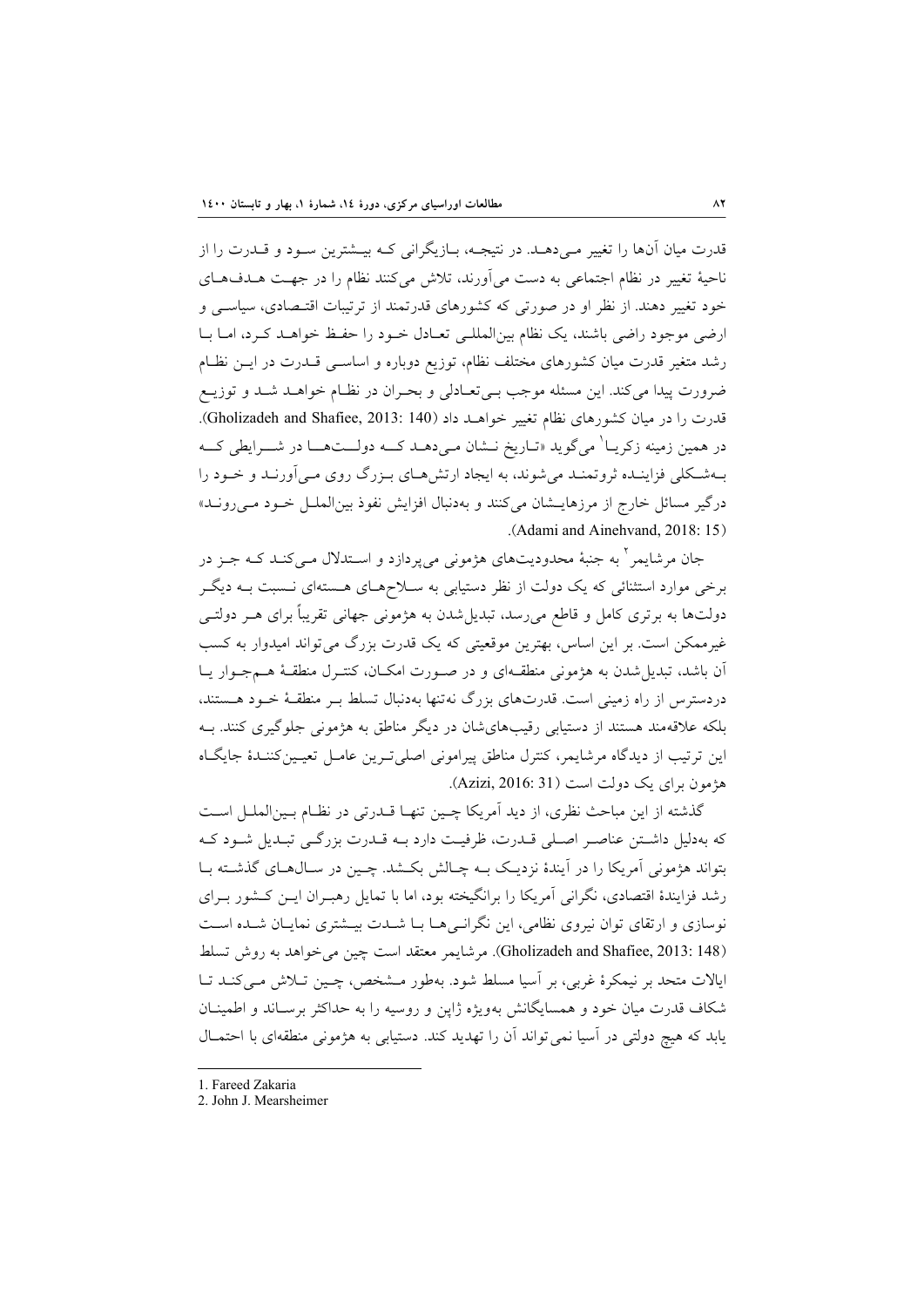تنها راهي است كه چين ميتواند تايوان را بازپس گيـرد (48 :Mearsheimer, 2005). چنانچـه چين در آينده، برتري نسبي همهجانبة خود را بر آمريكا افزايش دهد، ايالات متحـد نـاگزير از واگذاري نقش هژمون البته بهصورت مسالمتآميز خواهد بود. از نظر تاريخي، مشابه اين انتقال قدرت كه بدون جنگ ممكن شد، واگذاري نقش ابرقدرتي از بريتانياي كبير به ايالات متحد در طول سال هاي ميان جنگ جهاني اول و دوم بود (160 :Gholizadeh and Shafiee, 2013).

از آنچه گفتيم در مورد پيدايي قدرت هژمون و تحقق وضـعيت هژمـوني، درمـييـابيم كـه دستيابي به موقعيت هژمون امري شدني است. در واقع، باشگاه قدرتمندان جهان، يك كاست و يك نظام بسته نيست و تجربة گذشته نيز نشان ميدهد كه براي نمونه كشوري چون آمريكـا از وضعيت مستعمرهاي بهسوي وضعيت هژمون حركت كرده است (8 .Karami, 2006: 8). بررسـي تاريخ روابط بينالملل و انتقال قدرت از هژموني بـه هژمـون ديگـر و قـدرتيـابي روزافـزون دولتهايي مانند چين در عرصة جهاني، ميتواند بار ديگر نظم بينالملـل چنـدقطبي را ايجـاد كند يا دستكم بهعنوان قدرت رقيب يا چالشي غيرقابل چشمپوشـي بـراي ابرقـدرت جهـاني محسوب شود.

**هدفها، برنامهها و منافع چين در آسياي مركزي**  «شى جين پينگ»<sup>\</sup> در سفر سپتامبر و اكتبر ٢٠١٣ به آسـياى مركـزى (در قزاقـستان) و جنـوب شرقى آسيا (در اندونزى) ابتكار مشترك كمربند اقتصادى راه ابريشم<sup>٬</sup> و راه ابريشم دريايى قرن بیستویکم ّ را مطرح کرد که به (راهبرد) یک کمربند و یک راه<sup>ٔ</sup> معروف شد. او این ابتکـار را محور اصلى سياست خارجى و داخلى خود معرفى كرد. سند چشمانداز و اقدامهاي مربوط بـه ابتكار كمربند راه ابريشم كه دولت چين منتشر كرده است<sup>ه</sup> تأكيد دارد كه جهتگيرى كلـى آن مبتنى است بر پذيرش جهان چندقطبى، جهانيشدن اقتصاد، تنوع فرهنگـى، كاربـست گـستردة فناورى اطلاعات براى ايجاد رژيم تجارت آزاد جهانى و اقتصاد جهانى در پرتو همكـارى آزاد منطقهاى. هدفهاي طرح نيز اينگونـه اعـلام شـد: ارتقـاي نظـم و آزادى جريـان عامـلهـاي اقتصادى، تخصيص بهينة منابع، همآهنگى سياستهاى اقتصادى كشورهاى طـرح و همكـارى گسترده و عميق منطقهاى براساس استانداردهاى بالا، ايجاد يـك سـاختار همكـارى اقتـصادى منطقهاى باز، فراگير و متوازن كه همه از آن بهرهمند شوند و همپيوندى قارههاى آسيا، اروپـا و .(Mousavi Shafaei, 2015: 205) آفريقا

<sup>1.</sup> Xi Jinping

<sup>2.</sup> The Silk Road Economic Belt

<sup>3.</sup> The 21st Century Maritime Silk Road

<sup>4.</sup> Belt and road Initiative (BRI)

<sup>5.</sup> Vision and Actions on Jointly Building Silk Road Economic Belt and 21st Century Maritime Silk Road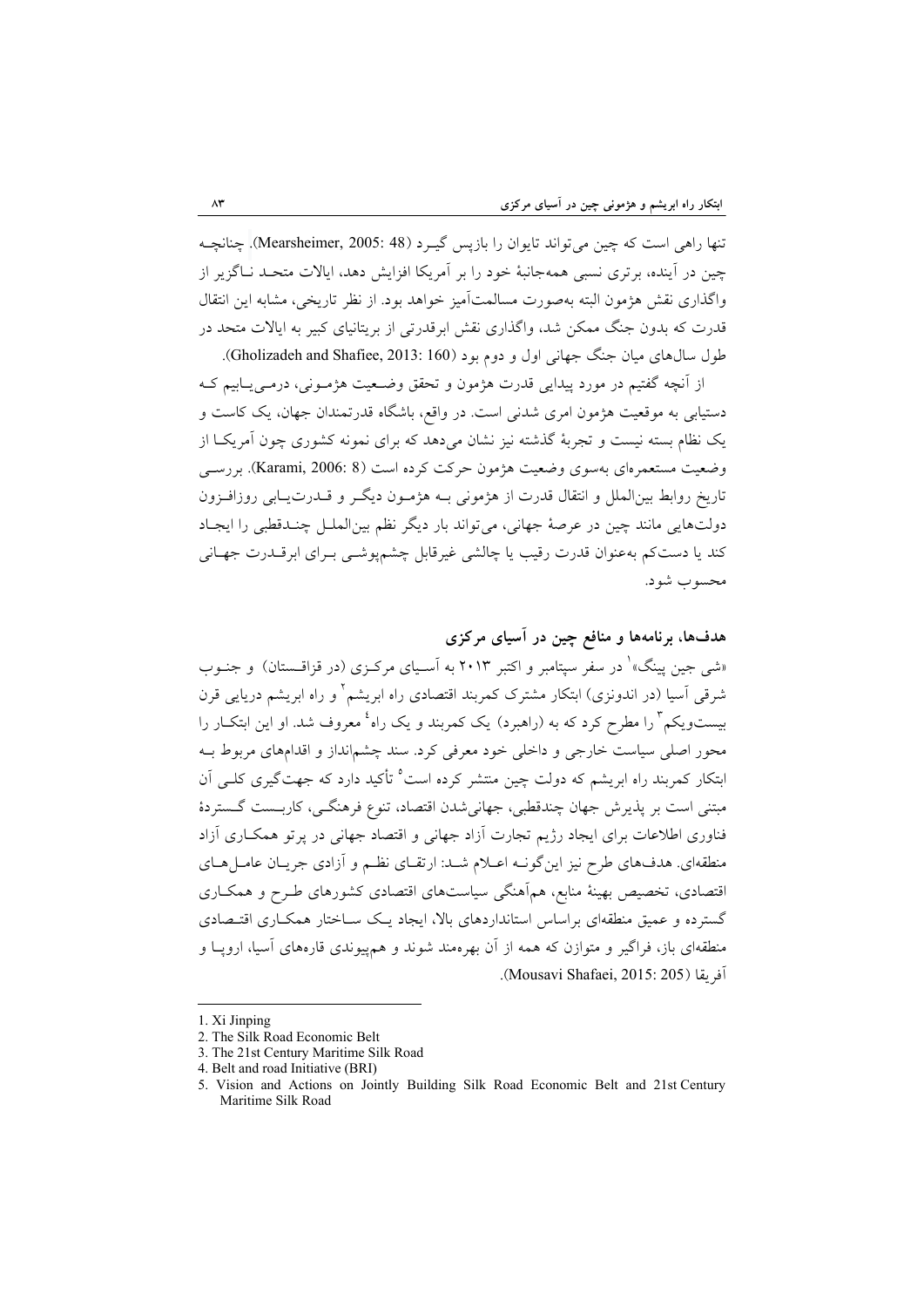راهبرد كمربند راه ابريشم، مبتنى بر بين|لملليكردن «برنامــهٔ جــامع توســعهٔ غــرب چــــين» ْ با هدف توسـعة غرب اين كشور بهويژه منطقة خودمختار سينكيانگ<sup>7</sup> با همـان الگـوي توسـعة و <sup>3</sup> شرق و نواحي ساحلي اين كشور در برنامههاي توسـعهاي چـين در دورة جيانــگ زمــين هـو جين تاو<sup>ء</sup>ُ است. ابتكار كمربند راه ابريشم، بــدون شــك بــزرگتــرين ابتكــار ژئواكونــومى جهان بعـد از پايـان جنگ سرد است. محيط اين ابتكار حـدود 55 درصــد توليــد ناخــالص جهـاني را در پهنـة 70 درصدي از جمعيت جهاني و 75 درصد ذخاير اثباتشـدة انـرژي دنيـا را در برميگيرد (72 2017: ,Soleimanpour(. مهمترين كاركرد اين ابتكار، اتـصال بــه حلقـة اقتصادي اوراسيا بيان شده اسـت. رويكرد چين بـه آسـياي مركـزي مبتنـي بـر توسـعة منـافع اقتـصادي و تجـاري اسـت. چـين آسـياي مركـزي را منطقـة مهمـي مـيدانـد كـه مـيتوانـد رشد اقتصادي آن را از راه مسيرهاي تجاري توسعه بدهد و نياز چين به منـابع هيـدروكربني را تأمين كند (16 2012: ,Olsen(. بهعلاوه ثبات و توسعة اقتصادي دولتهاي همسايه در آسـياي مركزي بهعنوان پيشنياز مهم براي تضمين ثبات و امنيت در مناطق غربي چين است. سياسـت فعال چينيها در اوراسيا با قدرت ميتواند بر پوياييهاي ژئـوپليتيكي در منطقـه تأثيـر بگـذارد و تمركز بر موازنة ژئوپليتيكي را كه كنترل بر فضاي اوراسـيا را تعريـف مـيكنـد، تغييـر دهـد  $(Habova, 2015.66)$ 

با توجه به اينكه قدرتهاي منطقهاي و فرامنطقهاي مانند روسيه، آمريكا، ژاپن، تركيه، ايران در راستاي پيگيري منافع ملي خويش در آسياي مركزي حضور و فعاليـت دارنـد؛ چـين بـراي آنكه حركت به خارج با محوريت طرح راه ابريشم در همسايگان و ديگـر قـدرتهـا نگرانـى كمترى ايجاد كند، راهبرد «سه نَه» وا اعلام كرده است: «نه» به مداخله در امـور ديگـران، «نــه» به افزايش حوزة نفوذ و «نه» به كسب هژمونى. البته اين سياسـت اعلامـي بـوده و چـين بـراي گسترش نفوذ خود ارادهٔ جدی دارد. در ادامهٔ این راهبرد، «شی جین پینگ» از سه بــاهم بــودن<sup>٦</sup> سخن گفته است: گفتوگو باهم براى همكاريهايى كه در آن سود متقابل هست، كار بـاهم و **.**(Yazdani and Others, 2016: 174) باهم سودبردن

6. Three Together's

<sup>1.</sup> Great Development Program of Western Chin

<sup>2.</sup> Xinjiang Autonomous Region

<sup>3.</sup> Jiang Zemin

<sup>4.</sup> Hu Jintao

<sup>5.</sup> Three No`s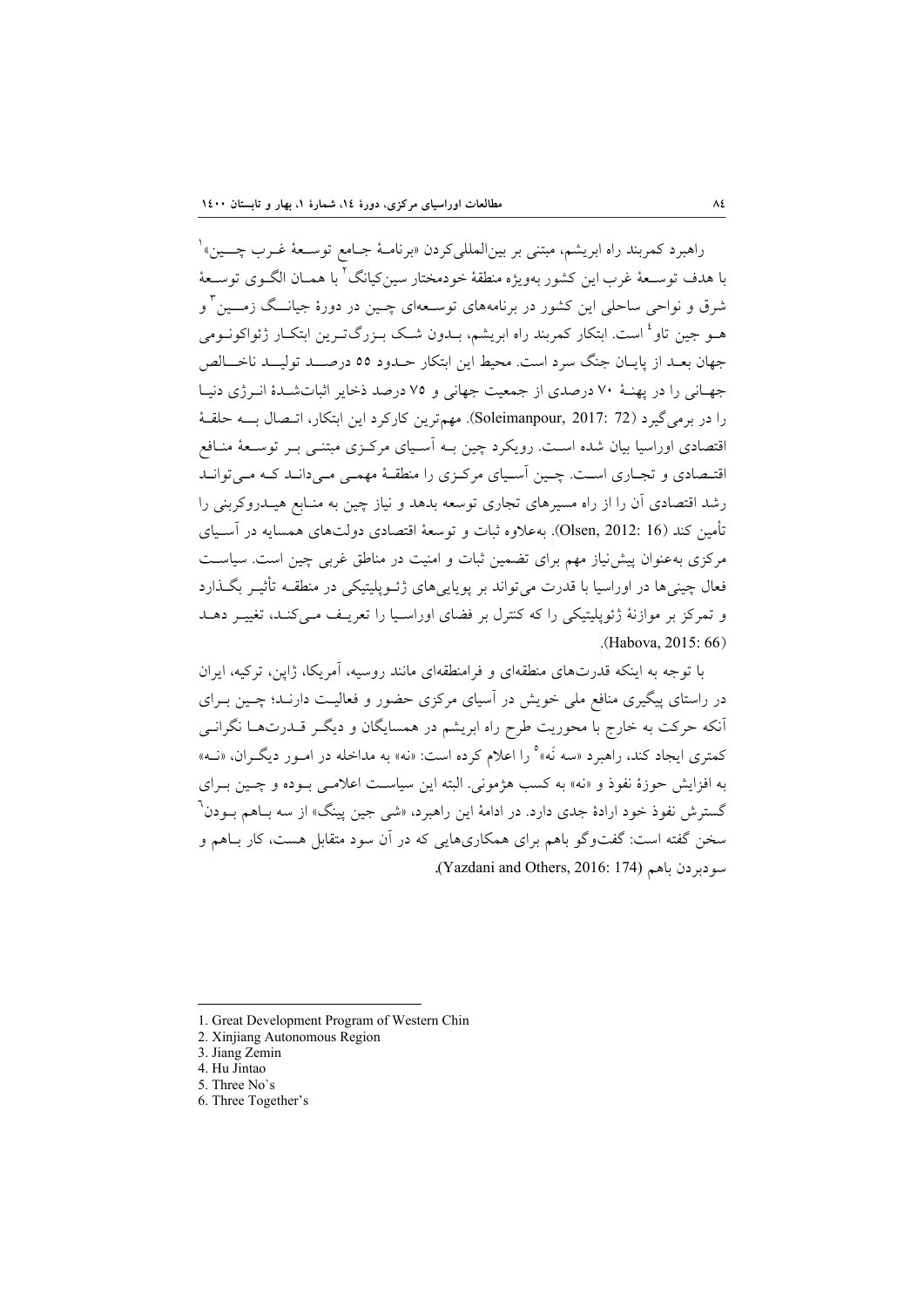# **تسلط اقتصادي و گسترش نفوذ سياسي و امنيتي چين در آسياي مركزي .1 تسلط اقتصادي چين بر آسياي مركزي**

چرخش در سياست خارجي چين در دورة دنگ شيائوپينگ از تجديدنظرطلبي به توسعهگرايي، از عاملهاي اصلي زمينهساز در روند توسعة اقتصادي اين كشور بوده است. از نتايج اين تحول در عرصة سياست خارجي، مطرحشدن چين بهعنوان يك قدرت اقتصادي است كه رفتارش در صحنة جهاني بر دو اصل اساسي استوار است: .1 چين كنترل بازار كشورها را بر كنترل سياسي و سرزميني اولويت ميدهد. ازاينرو، براي كسب موقعيت برتر اقتصادي، گـسترش روابـط بـا كشورهاي آسياي مركزي و دوري از تنش امري ضروري براي اين كشور محـسوب مـيشـود؛ .2 اولويت ديگر سياست خارجي چين بر حفظ ثبات و امنيت اسـتوار اسـت. چـرا كـه محـيط اقتصادي نيازمند ثبات است و اين مسئله در راهبرد اين كشور نيز بهطور رسمي بيانشده اسـت (15 2011: ,Kundnani(. چـين تـلاش مـيكنـد بـا ديپلماســي چندجانبــه، همكــاري بــا كـشورهاي آسـياي مركـزي را گسترش دهد. افزايش همكاري اقتصادي و گسترش روابـط بـا كشورهاي آسياي مركزي با هدف يكپارچهسازي و متعهدسازي هرچه بيشتر آنها از هدفهاي منطقـهاي چـين اسـت (38 :Torabi and Rezaei, 2017).

بر اساس گـزارش وزارت بازرگـاني چـين پيرامـون سـرمايهگـذاري، همكـاري و توسـعة صادرات در تاريخ 2 فورية ،2021 سرمايهگذاري خارجي چـين از 222 ميليـارد دلار در سـال 2016 به حدود 50 ميليارد دلار در سال 2020 كاهش يافته اسـت. چـين در 7 سـال گذشـته 4 تريليون دلار براي ابتكار راه ابريشم هزينه كرده است و بسياري از طرحهاي ابتكار راه ابريـشم اكنون در حال پايان هستند. همچنين بنابر دادههاي ارائـهشـدة وزارت بازرگـاني، از مـه ،2020 چين 200 سند همكاري براي ساخت مـشترك يـك كمربنـد و يـك راه بـا 138 كـشور و 30 سازمان بينالمللي امضا كرده است و چارچوب اتصال «شش راهرو، شش مسير، چندين كشور و چندين بندر» شكل گرفته است. در سال ،2020 شركتهاي چيني 79،17 ميليارد دلار در 58 كشور در امتداد ابتكار راه ابريشم سرمايهگذاري مستقيم غيرمالي داشتهاند كـه نـسبت بـه سـال گذشته 3،18 درصد افزايش داشته و 2،16 درصد از همة دورة مشابه را نشان ميدهـد كـه 6،2 درصد افزايش دارد. ارزش قرارداد طرحهاي تازه امضاشده (1سال قبـل) در كـشورهاي مـسير 46،141 ميليارد دلار و گردش مالي كامل ،91 12 ميليارد دلار بـوده اسـت كـه 4،55 درصـد و 4،58 درصد كل مبلغ مربوط به مدت مشابه را تشكيل ميدهد (2021 ,Baruzzi(.

شايان توجه اينكه اين طرح را «بزرگترين طرح زيرساختي قرن بيـستويكـم» ناميـدهانـد. چين تعهد كرده است دستكم يك تريليون دلار در اين طرح سرمايهگـذاري كنـد. بنـابر آمـار رسمي دولت چين تا سال ،2019 شركتهاي دولتي 3116 طرح را در 185 كشور انجام دادهاند و در حوزة طرحهاي ساختوساز نيز قراردادهايي به ارزش 500 ميليـارد دلار امـضا كـردهانـد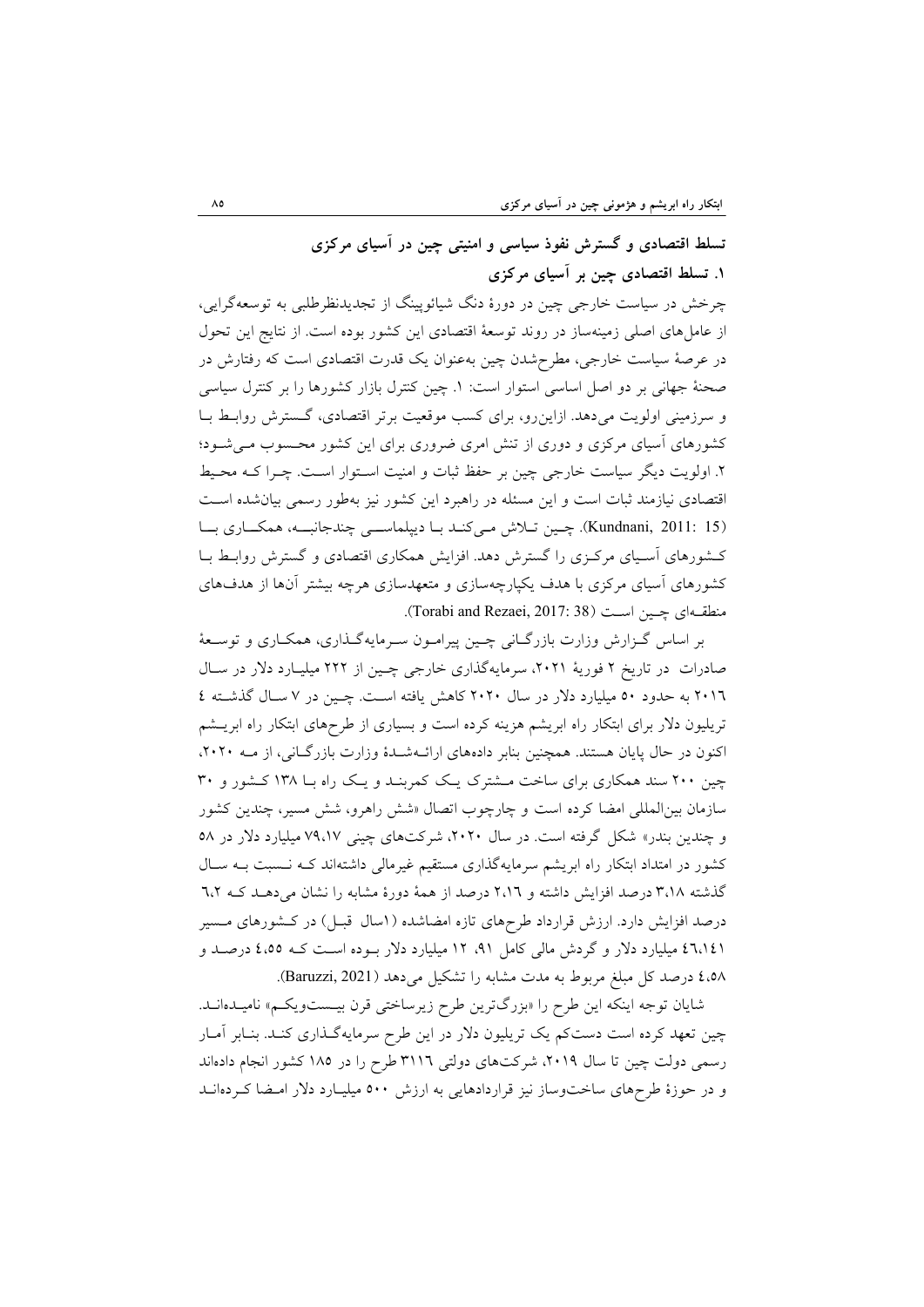(127 Tishehyar and Bakhshi, 2020: در مورد سرمايهگذاري در قالب ابتكار راه ابريشم در آسياي مركزي بايد گفت چين مهمترين شريك اقتصادي كـشورهاي آسـياي مركـزي اسـت و حدود 22 درصد از صادرات، 38 درصد از واردات و حـدود 21 درصـد از صـادرات مـستقيم خارجي آنها را تشكيل ميدهد (1 2020: ,Legieć(.

نفوذ روزافزون چين در آسياي مركزي هم در سطح دوجانبـه و هـم در ســطح چندجانبـه شايان توجه است. آسياي مركزي تنها منطقهاي است كه چين فقط بـازيگر بـسيار مهــم در آن محسوب ميشود. مهمتر از همه اينكه، آسياي مركزي را ميتوان بـهدليـل قرارگـرفتن در ميانـة كمربنـد اقتصادي راه ابريشم، اصليترين بخش ابتكار راه ابريشم زمينـي چـين بـه شـمار آورد (20 2016: ,Jami Bakhtiari and Rafi(. اولويت رهبـران چـين در آسـياي مركـزي بـهعنـوان پيشينة راهبردي، اهميـت گـسترش روابـط تجاري و اقتصادي دوجانبه با طراحي راهبرد جديد كمربند اقتصادي راه ابريشم اسـت. افزايش سرمايهگذاري و تلاش بـراي همگرايـي تجـاري و اقتصادي با كشورهاي منطقه با توسعه و بهبود زيرساختهايي مانند بزرگراههـا، خطـوط لولـة انتقال انرژي و راهآهن همراه است. همچنـين براي توسعه و پيشرفت منـاطق جـداييطلـب در شـمال غـرب چين اهميت سياسي و اقتصادي دارد.

با پيشبرد ابتكار راه ابريشم، سهم و حجم تجارت چين با كشورهاي آسياي مركزي افزايش خواهد يافت. بهطور خلاصه ارتباط چين با كشورهاي آسـياي مركـزي را مـيتـوان ايـنگونـه تشريح كرد: قزاقستان مهمترين شريك چين در آسياي مركـزي اسـت و پكـن در سـال 2019 روابط ديپلماتيك خود را با آن كشور به سطح «شريك راهبردي جامع دائمي» ارتقا داد. كـشور قرقيزستان بهدليل وامهاي دريافتي از چين، بيشتر از قزاقستان و كشورهاي ديگر به چين وابسته است و روابط چين و قرقيزستان از ژوئن 2018 به سطح «شريك راهبردي جـامع» ارتقـا يافتـه است. در مقايسه با قرقيزستان، تاجيكستان روابط اقتصادي عميقتر و متنوعتري بـا چـين دارد. روابط اين كشور با چين بهواسطة همكاري امنيتي برجسته است. در روابط ازبكستان بـا چـين رد پاي اقتصادي چين در ازبكستان در حال حاضر بسيار متنوع و بهويژه در زمينة پتروشيمي و همكاريهاي صنعتي بوده است. نخـستوزيـر ازبكـستان در سـال ،2019 از چـين بـهعنـوان «نزديكترين و قابل اعتمادترين شريك ازبكستان» ياد كرد. پيرامون ارتباط چين با پاكستان بايـد گفت ينابر اعلام صندوق بينالمللي پول در نيمة سـال ،2019 كـشور چـين تقريبـاً 80 درصـد واردات نفت تركمنستان را بر عهده داشته و پكن همچنـين طلبكـار اصـلي تركمنـستان اسـت .(Mardell, 2020: 5-9)

در پيامد حضور و نفوذ چين، ژئواكونومي آسياي مركزي تحول يافته است و اين كشور بـه مهمترين نقشآفرين در تعاملات اقتصادي در اين منطقه تبديل شده است. چـين برخـوردار از سرمايه و فناوري توانسته به بازيگري مسلط در عرصة سرمايهگذاري و انتقال فناوري در منطقه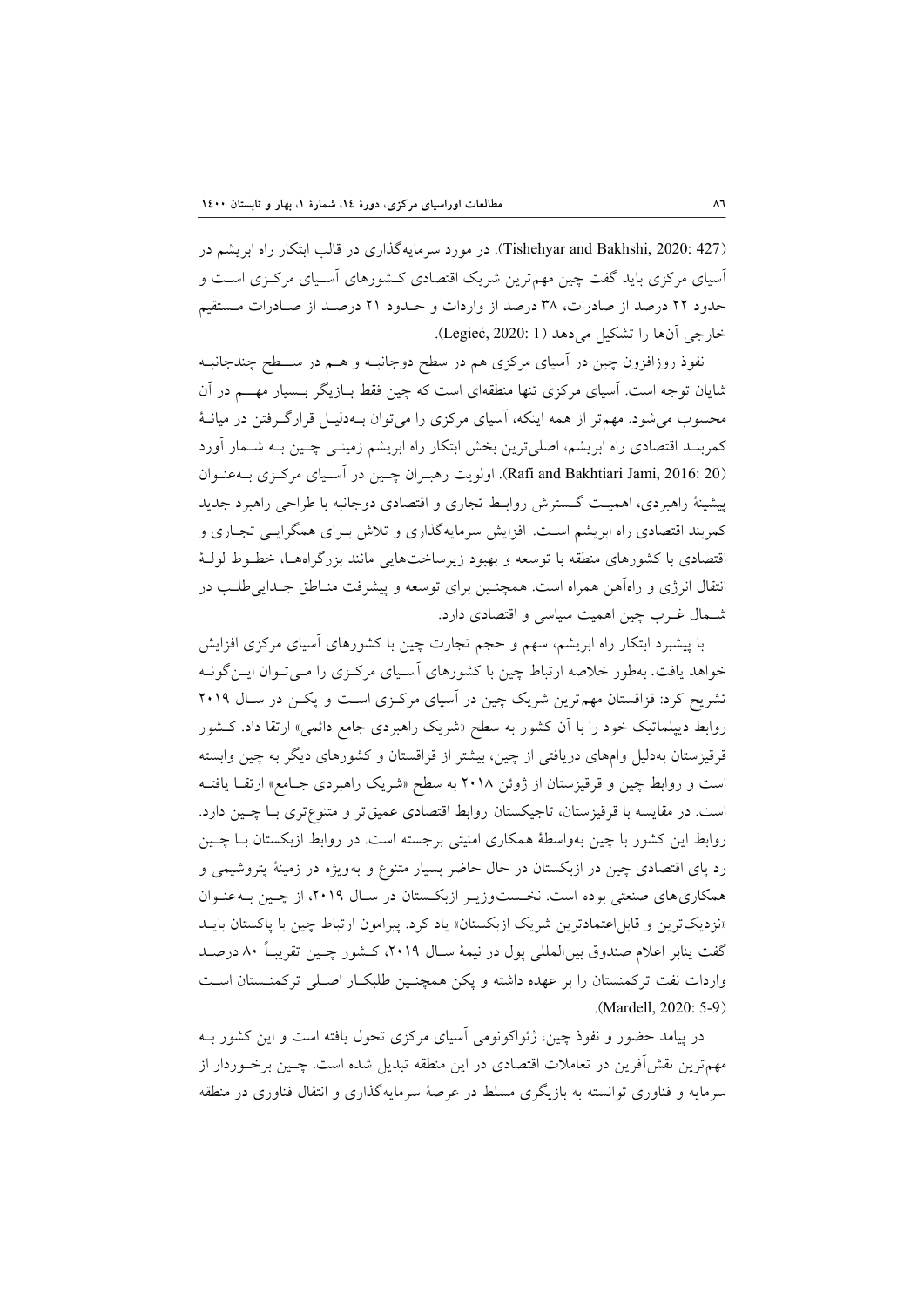تبديل شود. بنابراين حضور و نفوذ تشديدشوندة چين در ژئواكونومي آسياي مركزي بهتـدريج قابل ترجمه به نفوذ ژئوپليتيك خواهد بود. تاريخ قدرتهاي در حال ظهور نشان ميدهـد كـه اينگونه قدرتها همواره نفوذ و حضور اقتصادي را به نفوذ و تأثيرگذاري ژئوپليتيك نيز تبديل كردهاند (148-147 Shariatinia, 2012: در واقع، طرح ابتكار راه ابريشم بخشي از يك اقــدام گستردهتر بهمنظور تضمين حقي براي چين، متناسب با ظرفيت اقتصادي و نظامي اين كشور در تنظيم موضوعهـاي اقتـصادي و راهبـردي منطقـه اسـت (16 2020: ,Zimmermann(. مـسائل پيشگفته از مصاديق رويكرد واقعگرايي با تأكيد بر هژموني است كه ترجمان جهتگيري چين در آسياي مركزي با بهرهگيري از ظرفيت ابتكار راه ابريشم است.

**.2 گسترش نفوذ سياسي و امنيتي چين در آسياي مركزي** 

فروپاشي اتحاد شوروي سبب گـسترش حوزة منافع چـين در اوراسـيا شـد و توسـعه و نفـوذ سياسي، اقتصادي و نظامي در اين منطقه به اولويت اول سياسـت خـارجي چـين تبـديل شـد. برژينسكي<sup>\</sup> در مورد حضور چين در اوراسيا ميگويد «لزومي ندارد كه ثابت كنيم چـين يـــک بازيگر اصلي است. چين هماكنون قدرتي قابل توجه در منطقـه اسـت و بـهنظــر مــيرســد بلندپروازيهـايي هـم دارد» (14 2018: ,Ainehvand and Adami(. چـين بـا تكيـه بـر تـوان اقتصادي خود بهدنبال افـزايش قـدرت نظامي و نفوذ در مناطق پيراموني خود برآمده است كـه تا قبل از آن، نفـوذ هژمـون آمريكا بـر آن سـايه افكنده بود. اين مسئله با بازسازي راه ابريـشم پيگيري ميشود. چين مـيخواهـد با اجراي طرح «ابتكار راه ابريشم» جهان را بههــم متــصل كنـد. ايـن مـسئله هشداري جدي براي قدرتهاي سـنتي از جملـه آمريكـا و اروپـا (سـاختار سنتي هژموني) اسـت. تــا جايي كه ماريا چانگ<sup>7</sup> از آن در تــازهتـرين كتــاب خــود، «بازگــشت اژدها؛ ملي گرايي زخمي چـين»<sup>3</sup>بهعنوان بزرگترين تهديد براي آمريكــا يــاد مـي كنـــد و آن را كـشوري ترسـناك (ادراك آمريكـا از چين) ميخواند (2-3 2018: ,Ainehvand and Adami(.

گفتني است كه رشد اقتصادي شتابان و توليد گستردة ثروت در تركيب با نوسـازي نيـروي نظامي چين، سبب شده است اين كشور بهگونهاي فزاينده بر قدرت و در پـي آن وزن و نقـش خود در سياست بينالملل بيفزايـد (678 2012: ,Shariatinia(. توسـعة نفـوذ چـين در آسـياي مركزي و جنوبي يك گام مهم راهبردي، بخش قابل تـوجهي از رويكـرد نخبگـان سياسـي در پكن است كه هدف آن شكستن «راهبرد مهـار» آمريكـا اسـت. ابتكـار راه ابريـشم، از عناصـر مهم از راهبرد «بهسوی غرب»<sup>؛</sup> و صلح و امنیت راهبردی چـین اسـت. ایــن ابتکــار، ســازوکار

<sup>1.</sup> Zbigniew Brzezinski

<sup>2.</sup> Maria Chang

<sup>3.</sup> Return of the Dragon: China's Wounded Nationalism

<sup>4.</sup> Go To West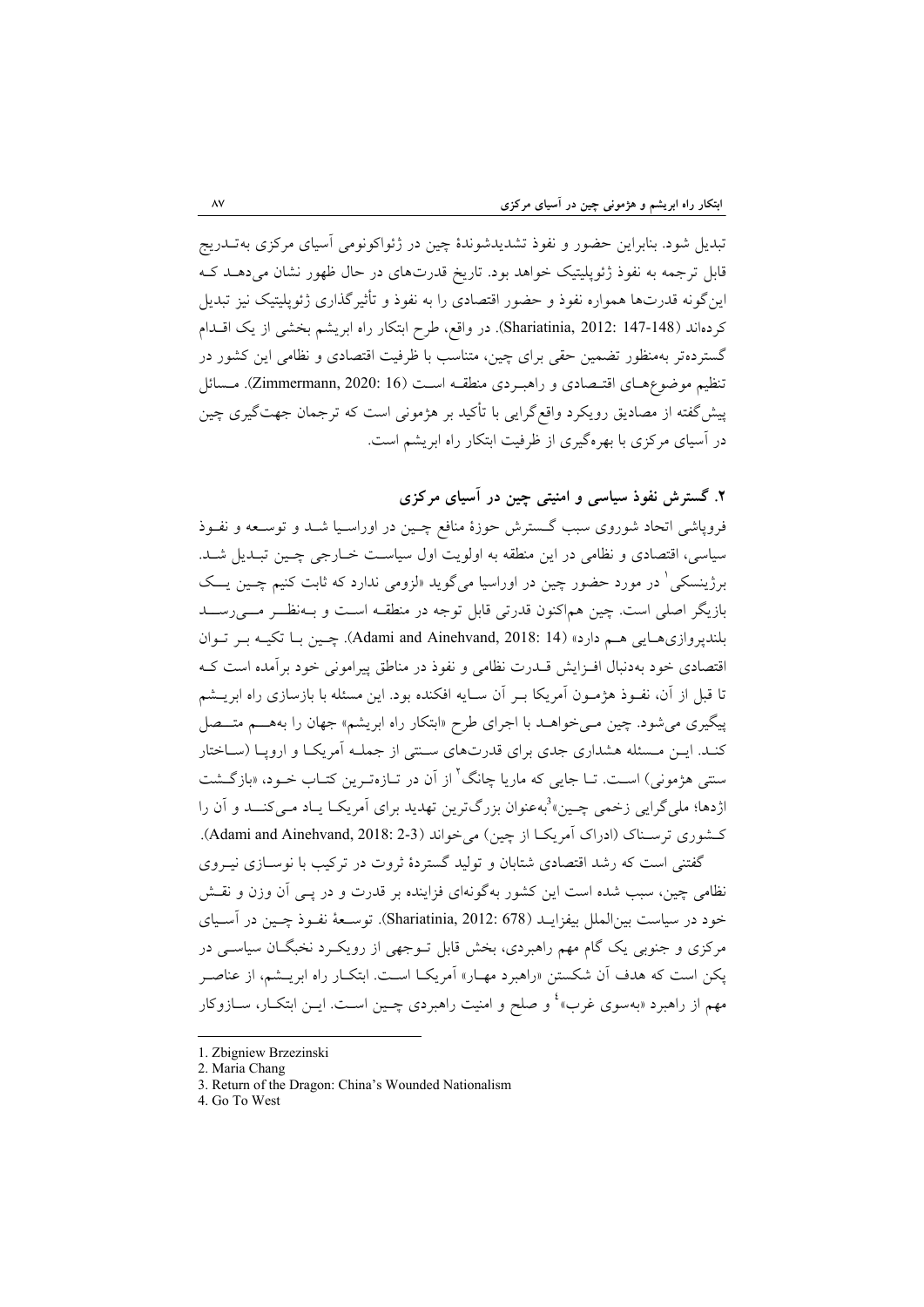مكملي بـراي تـضمين تأمـين انـرژي بـراي اقتـصاد چـين، كـاهش آسـيبپـذيري كـشور در مقابل ايالات متحد و حفظ حاكميت ملي است (8 2012: ,Ekman(. براي چـين، مـشاركت در صـنايع انـرژي كـشورهاي منطقـه يكـي از راههـاي حفـظ و گـسترش نفـوذ ايـن كـشور در حياطخلوت خود هست. از سوي ديگر، دولتهاي آسـياي مركـزي نـسبت بـه حفـظ امنيـت داخلي خود بسيار حساس بوده و ميخواهند توانـايي نظـامي خـود را ارتقـا بخـشـند. همـين موضوع، عرصه را براي چين باز گذاشته است تا با گـسترش همكـاريهـاي نظـامي، در امـور سياسي اين كشورها نيز آسانتر مداخله كند. در نتيجه، تلاشهاي چين در آسياي مركزي براي تأمين انرژي و نيز دستيابي به هدفهاي سياســي و راهبـردي خـود انكارناپـذير بـوده اسـت (136-138 Koolaee and Tishehyar, 2010: 136) و اين اقدامها در راستاي فراهمكـردن بـسترهاي لازم براي تثبيت هژموني منطقهاي چين تفسير ميشود.

علاوه بر اين، چين با افزايش چشمگير قدرت اقتصادي بهدنبال ترجمة اين توانايي به ديگر حوزهها از جمله قدرت نظامي براي جلوگيري از رخداد هرگونه خطـري بـراي دسـتاوردهاي اقتصادي خويش است. در صورت موفقيت در اين زمينه، به يك قدرت چندبعـدي مهارناپـذير تبديل خواهد شد. اگرچه اين كشور با پيگيري موفق راهبرد «توسعة صلحآميز» كوشيده است تا ديگر كشورها و بهويژه ايالات متحد را حساس نكند (101-102 2017: ,Ghamat(. در مقابـل، آمريكا نگران است كه رشد فزايندة اقتصاد چين در خدمت نيروي نظامي آن كشور قرار گيرد و چين را به هژمون در آسيا با ظرفيت هژموني در جهان تبديل كند. در هر دو حالت، تهديدكنندة منافع آمريكا و متحدان آن در آسيا- پاسفيك خواهد بود. آمريكا براي رفع و كاهش اين نگراني در قبال چين، رويكرد همكاري- تقابل را در پـيش گرفتـه اسـت (107 2017: ,Ghamat(. امـا نگاه روسيه به ابتكار راه ابريشم متفاوت است؛ هنگاميكه چين تسلط نمادين روسيه در آسياي مركزي را با راهاندازي ابتكار راه ابريشم به چالش كشيد، مسكو بهجاي بهكـارگرفتن رويكـرد تقابلي، راهكنشي منفعتگرايانه در پيش گرفت. چين نيز به شكلي ماهرانه با كاربـست برخـي مؤلفهها، از احتمال درگيري با روسيه در آسياي مركزي كاست. پكن، ابتكار خـود را در قالـب برنامة تداركاتي و توسعة اقتصادي و نه طرحي ژئواكونوميك ارائه داد كه اين ايـده بـا اسـتقبال مسكو روبهرو شد. با اين حال، روسيه همچنان نگران افزايش نفوذ اقتصادي چـين در آسـياي مركزي است. بنابراين اتحادية اقتصادي اوراسيايي همزمان بهعنوان وزنهاي در مقابـل چـين و محافظي براي كشورهاي دوست روسيه تلقي ميشود. شايد در حال حاضر يكي از مهـمتـرين دليل هاي سازگاري روسيه با نفوذ فزايندهٔ چين در منطقه، سياسـت «خـود محدودكننـدهٔ» ٰ يكـن است. اين وضعيت شامل پذيرش ضمني وضعيت روسـيه بـهعنـوان شـريكي راهبـردي اسـت.

1. Self-Restraint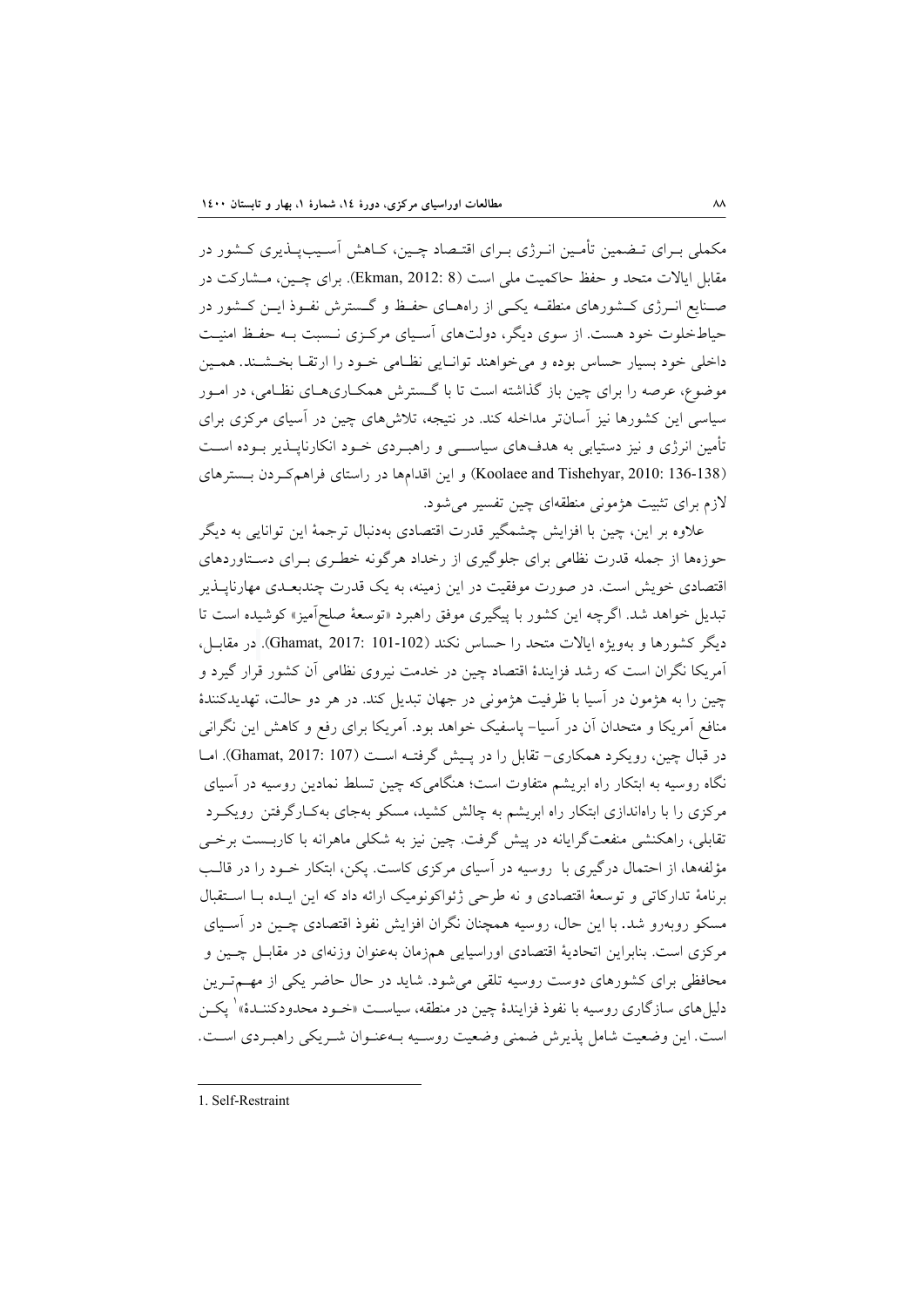محدوديت خودتحميلشدة پكن، مشاركت محدود در همكاريهاي امنيتي دوجانبه با كشورهاي آسياي مركزي و بهرسميتشناختن ضمني تقدم روسيه در حوزة امنيت نشانههايي از اين سياست .(Safari and Others, 2020: 110-112) هستند

چين در آسياي مركزي نه تنها از بعد اقتصادي، بلكه از بعد سياســي و امنيتــي بـهعنـوان يك قدرت نوظهور جهاني بـه شـمار مـيرود. دسـتيابي بـه منـابع انــرژي خاورميانــه از راه زميني، توجيهگر نگاه ابزارگرايانة چينيها اسـت. همـين موضـوع چــين را واداشــته در پــي نقشي مهم در ديپلماسـي خطــوط لولــه و حمـلونقـل آســياي مركــزي باشــد. بنــابراين پيونـد ناگسستني ميان راهبرد امنيتي و اقتصادي چـين در آسـياي مركـزي پديـد آمـده اســت (77 Khani and Others, 2013). چين با توجه به راهبـرد سياسـت خـارجي خـود در هـزارة سـوم، خواستار تسلط بر مناطق مهم و راهبردي در اوراسيا بهويژه اوراسياي مركــزي اســت. در اين زمينه، بلندپروازيهاي سياسي و نظامي چين راه نفوذ پكن در اوراسـيا را همـوار كـرده است. بودجة نظامي چين كه در سال 2000 حدود 30 ميليـارد دلار بـود در سـال 2010 به رقم 120 ميليارد دلار رسيد. اين رقم با رشدي چـشمگير در سـال 2017 بـه ميـزان 1،02 تريليـون يوان (147ميليارد دلار) رسيد. چـين مصمم است تسلط بر كشورهاي اوراسيا را بهگونهاي رقم بزند كه حتي با وجود تغيير در سياست داخلي آن كشورها، حوزة نفوذ چين كاهش پيدا نكنـد. آنها اين سياسـت را اعمال «نفوذ بادوام»<sup>۱</sup> ناميدهاند كه مهمتـرين نقطـهٔ اتكـاي آن بـر روابـط اقتصادي با كـشورهاي اوراسـيا اسـت. ارائـة طـرح راه ابريشم بهطور دقيـق بـه ايـن سياسـت اشاره دارد. اين برنامه، 70 كشور را در برميگيرد و نيـاز بـه سرمايهگذاري در حدود 4 تريليون دلار دارد. تجارت چين با ايـن كـشورها تنهـا در ژانويـة 2018 نزديك به 8،17 درصـد رشـد داشته است. واضح است كه اين سياسـت سرانجام بـه تغييـر نظـام اقتصادي و حتـي سياسـي جهان منجر خواهد شد، زيرا براي چين، اوراسيا ابرقارهاي خواهد بـود كـه از ليسبون به پكـن و حتى جاكارتا قابل گسترش است (17-15 :Adami and Ainehvand, 2018).

در مجموع، پديدارشدن چين بهعنوان يك قدرت بـزرگ در آسـياي مركـزي بـا توجـه بـه منافع انرژي و نفـوذ سياسـي آن تبـديل بـه واقعيتـي انكارناپـذير شـده اسـت. افـزايش نفـوذ چين در سالهاي آينده بهعنوان يك قدرت بـزرگ در منطقـه تقريبـاً قطعـي بـهنظـر مـيرسـد (68 2006: ,Liao(. اين كشور ميخواهد بهوسيلة ابتكار راه ابريشم در كـشورهاي همـسايهاش نفوذ قابل دوامي ايجاد كند. اين طرح، تلاشي براي ايجاد يك نظـم بـينالمللـي مـوازي اسـت .(Radgoodarzi and Safari, 2019: 250)

1. Durable Influence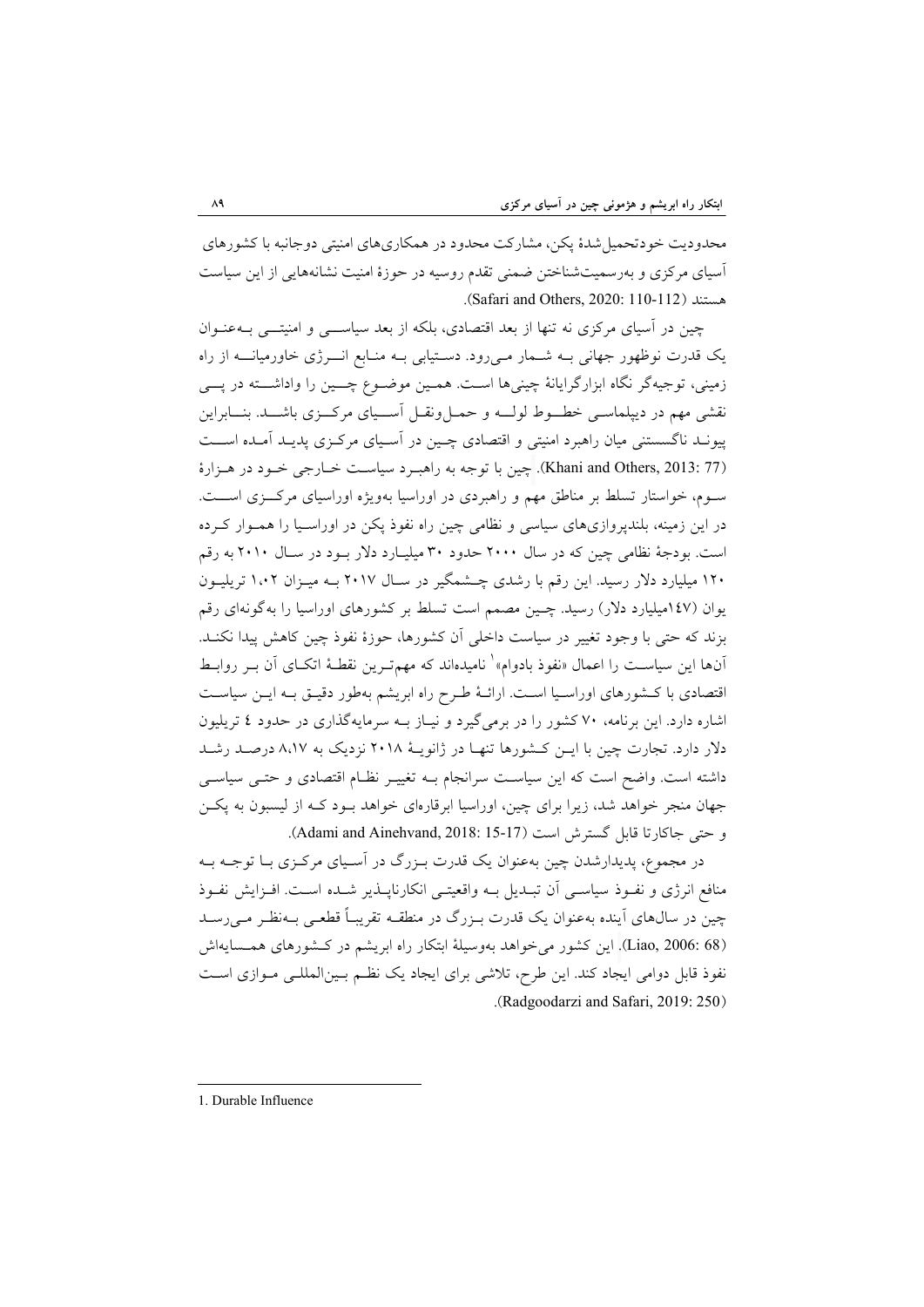در جهت تشريح رويكرد چين مبتني بر چندجانبهگرايي و تبديلشدن به هژموني منطقهاي، مرشايمر از نظريهپردازان واقعگرايي تهاجمي معتقد است با توجه به وضعيت كنـوني، خيـزش اقتصادي چين نميتواند صلحآميز باشد. چين در تلاش براي ديكتهكردن سياستهاي خود بـه همسايگان از راه سياستهاي قابلقبول است تا آمريكا را براي خروج از آسيا زير فـشار قـرار دهد. رسيدن به هژموني منطقهاي تنها راهي است كه چين ميتواند بهوسيلة آن مشكلات خـود نـسبت بـه سـينكيانـگ را حـل كنـد (85 2013: ,Jami Bakhtiari and Rafi(. عـلاوهبـراين، برژينسكي گفته است چين در سطح راهبردي با دستيابي به فنـاوري سـلاحهـاي هـستهاي در مقابل آمريكا ميتواند كمترين بازدارندگي را حفظ كند. چين آشكارا درحـال جـذبشـدن بـه نظام بينالمللي است. در واقع، گسترش نفوذ چين مطمئنترين راه رسـيدن بـه برتـري جهـاني است (46-47 2005: ,Brzezinski(. چـين در صـورتيكـه بخواهـد حـضور و نفـوذ خـود در مناطق مختلف و در نتيجه، قدرت و جايگاه خود در نظام بينالملـل را افـزايش دهـد، آسـياي مركزي ضمن تأمين منابع لازم، مـيتوانـد دروازة ايـن كـشور بـه ديگـر منـاطق جهـان باشـد. بنابراين در رقابت بر سر منابع قدرت جهاني، آسياي مركزي براي چين اهميت زيـادي دارد. از اينرو، ابتكار «كمربند و راه» مهمترين نمـود سياسـت نـوين چـين در آسـياي مركـزي اسـت .(Aghaei and Ghahremani, 2018: 299)

شايان توجه است كه دخالت و نفوذ چـين در مـسائل امنيتـي در مقايـسه بـا فعاليـتهـاي اقتصادي گسترده، در حد متوسط بوده است. براي نمونه، در مواقع بحراني مانند درگيريهـاي قـومي سـال 2010 قرقيزسـتان، واكـنش مناسـبي نداشـته و هـيچ تمـايلي بـراي مداخلـه در بحرانهاي بزرگ نشان نداده است. اما اين كشور بايـد نـاگزير، بيـشتر درگيـر صـلح و امنيـت آسياي مركزي شود و راهبرد فعالانهتري براي صـلح، امنيـت و ثبـات در منطقـه داشـته باشـد (16-17 2013: ,Mariani(. چرا كه لازمة مطرحشدن بهعنوان هژمون منطقهاي، حضور فعال در چالشهاي سياسي و امنيتي منطقهاي و حتي جهاني است تا بتواند اعتماد كـشورهاي منطقـه را در راستاي ارتقاي سطح همكاري دو يا چندجانبه با اين كشور جلب كنـد و بـهعنـوان گزينـة مناسب براي برقراري روابط سياسي و امنيتي منطقهاي در مقايسه با ديگر قدرتهاي منطقـهاي و فرامنطقهاي در اين حوزه جغرافيايي محسوب شود.

## **ابتكار راه ابريشم و امنيت انرژي چين**

توسعة اقتصادي سريع چين در دو دهة اخير، افزايش پرسرعت نيـاز ايـن كـشور بـه انـرژي و محدود و ناكافي بودن منابع انرژي داخلي، سبب شده است امنيت انرژي و چشمانداز آن براي اين كشور به امري پراهميت و همچنين نگرانكننده تبديل شود. زيرا هرگونه اخلال در جريـان انرژي ميتواند با ايجاد مشكلات جدي در مسير توسعة اقتصادي چـين، بـر امنيـت ملـي ايـن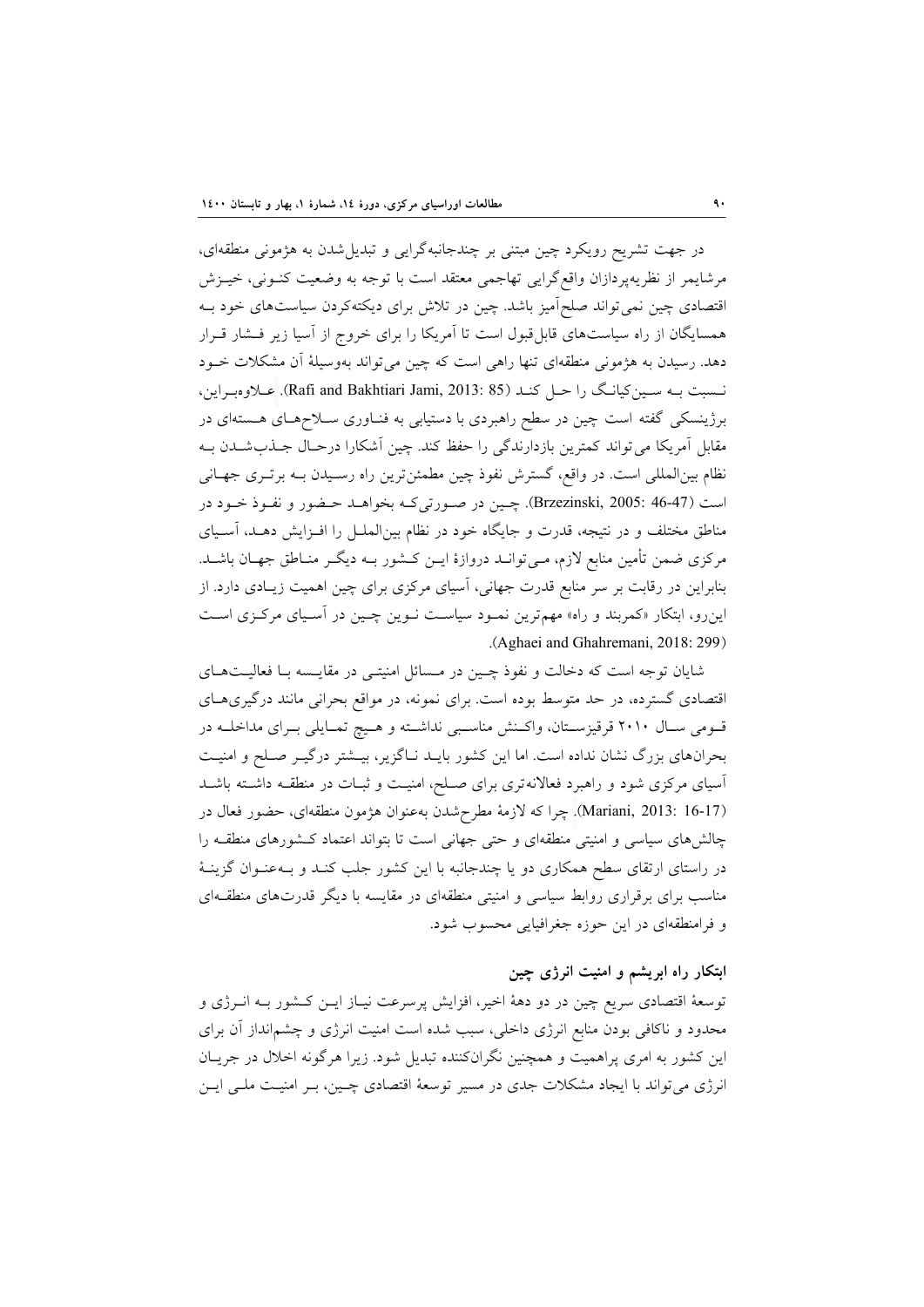كشور تأثير منفـي عميقـي بگـذارد (205 2011: ,Others and Soltani(. تـأمين امنيـت انـرژي به معناي منابع انرژي قابل اعتماد، حمل ونقل ايمن و قيمت باثبــات اســـت. بــــراي اطمينــان از ايــن ســه عامــل مهــم در بحــث امنيــت انــرژي، همكــاري كــشورهاي توليدكننــده، انتقالدهنده و مصرفكنندة انـرژي كـافي نيـست. راهبـرد امنيــت انــرژي نيازمنــد تقويــت همكاريهاي چندجانبه، منافع مشترك و راهحلهاي بـرد- بــرد اســت. ايــن هــدف تنهــا از راه همكاريهاي چندجانبـه بـراي تـأمين عرضـة جهــاني انــرژي بــهدســت مــيآيــد .(Huirong and Hongwei, 2012: 2)

سياست خارجي چين در قرن بيستويكم از نظر ژئوپليتيك انرژي با چـالشهـاي اساسـي روبهرو است. سرمايهگذاريهاي رو بـه رشـد چـين و تعميـق روابـط سياسـي بـا كـشورهاي توليدكنندة انرژي در آسياي مركزي آسيبپذيريهاي انرژي آن را منعكس ميكند. سه نگرانـي عمده براي سياست چين از نظر تهديد امنيت انرژي عبارتاند از: اختلالهاي ناگهاني در تأمين نفت از بازار جهاني، كمبود انرژي و جهش شديد قيمت آن (134 .Xuetang, 2006: 134). چيني هـا بهعنوان يكي از مهمترين اقدامها بـراي كـاهش آسـيبپـذيري راهبـردي خـود، بـه برقـراري پيوندهاي هرچه نزديكتر با تعداد بيشتري از كشورهاي دارندة منابع انرژي اقدام كردهانـد. بـر اين مبنا، در آسياي مركزي كشورهاي تركمنستان و قزاقستان مورد نظر اين كشور قـرار گرفتـه است (670 2007: ,Shariatinia(. از اين ديدگاه، طراحي ابتكار راه جديـد ابريـشم كـه وظيفـة انتقال انرژي را بر عهده خواهد داشت، ميتوانـد آسـياي مركـزي را بـه كـانون انـرژي تبـديل .(Koolaee and Tishehyar, 2010: 126) كند

راهبرد انرژي چين در آسياي مركزي سـه بعـد دارد: اول، تأسـيس روابــط طـولانيمـدت انـرژي بـا منطقـه از راه ادغـام اقتـصادي و توســعة روابــط تجــاري؛ دوم، ســاخت خـط لولههاي مستقيم حامل نفتوگاز از كشورهاي توليدكننده در منطقه بـه چـين؛ سـوم، كـــاهش نقـــش كـــشورهاي فرامنطقـــهاي پراشتها در دولـــتهـــاي آســـياي مركــــزي اسـت (103-104 2009: ,Nandakumar(. هرگونه مشكل در تأمين امنيت انرژي، چالشي براي توسعة اقتصادي آن محسوب ميشود، بنابراين چين با توجه به اين مؤلفهها، كشورهاي آسياي مركزي را در ابتكار راه ابريشم بهعنوان بخش مهمي از راهبرد تأمين امنيت انرژي مورد توجه قرار داده است.

چين براي تقويت امنيت انرژي از اقيانوس هند و درياي چين جنـوبي بـه حوضـة دريـاي خزر از راه سـرمايهگـذاريهـاي گـستردة اقتـصادي در قزاقـستان، قرقيزسـتان، تاجيكـستان و ازبكستان تلاش كرده است روابط خود را با آسياي مركزي تقويـت كنـد (76 2006: ,Boyer(. بنابر آمار و ارقام ذخاير نفت اثباتشدة كل منطقة درياي خزر ميـان 2،203 تـا 7،235 ميليـارد بشكه تخمين زده شده است. پنج كشور حوزة دريـاي خـزر حـدود 19،1 درصـد از مجمـوع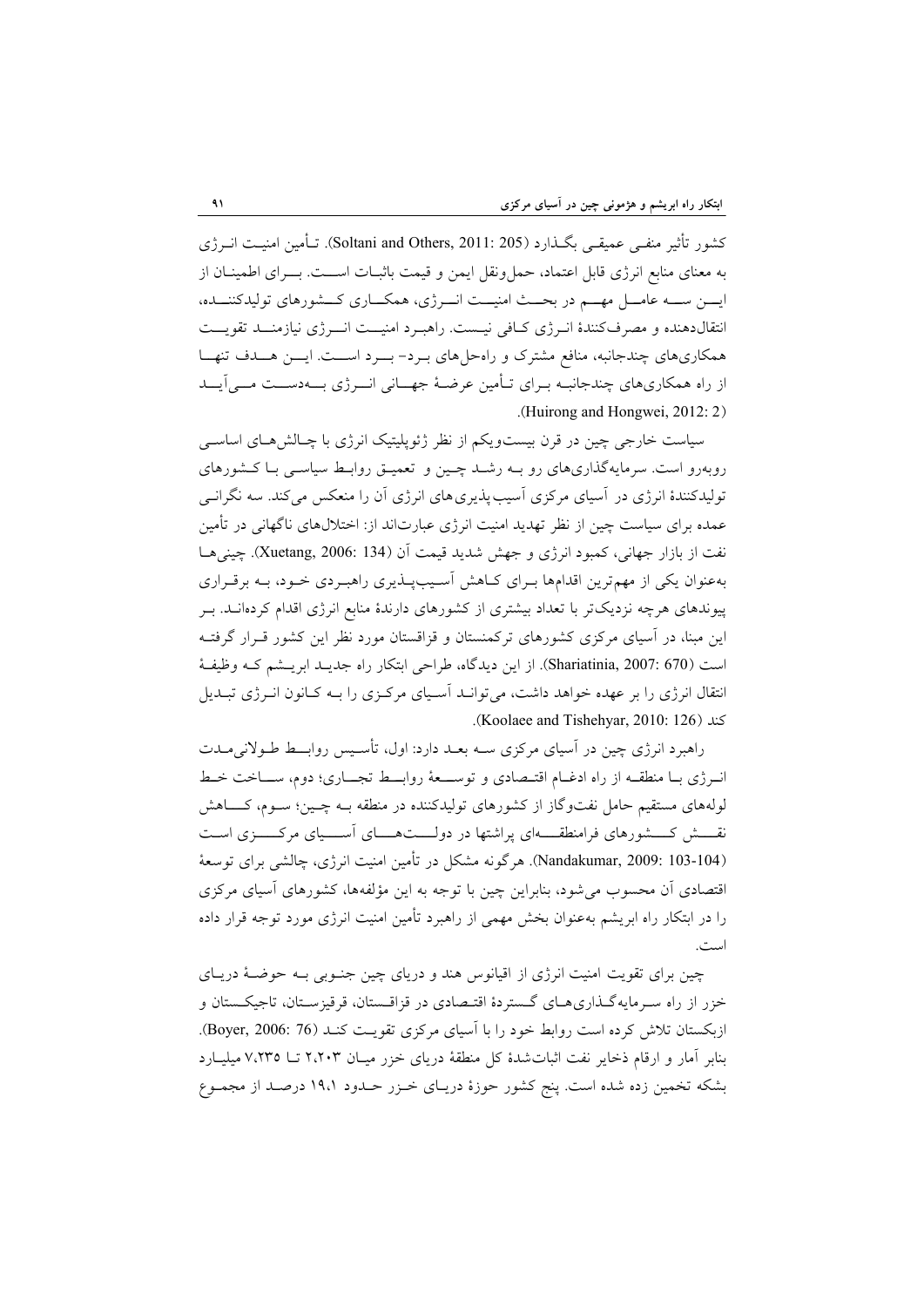ذخاير اثباتشدة نفت دنيا و 48 درصد از مجموعة ذخاير اثباتشدة گاز دنيا را در اختيار دارند (Farajirad and Others, 2014: 102). آنچه مشخص است، تعامل چين و كـشورهاي آسـياي مركزي در زمينة انرژي در سالهاي اخير بهسرعت رو به گسترش است. بـهگونـهاي كـه چـين اكنون به مهمترين خريدار انرژي منطقه و به مهمترين منبع تأمين مالي طرحهاي نفتو گـاز در كشورهاي آسياي مركزي تبديل شده است (140 :140 Shariatinia, 2012).

در جهت تأمين امنيت انرژي بهعنوان زيرساخت رشد و توسعة اقتصادي و تسهيل هژموني منطقهاي چين، مقامهاي آن كشور براي مشاركت در طرحهاي بزرگ انرژي، طـرحهـاي قابـل ملاحظهاي را براي انتقال نفتوگاز قزاقستان و تركمنستان به چين، بـه ايـن كـشورها پيـشنهاد كردهاند. از جمله شركت ملي نفت چين براي كشف منابع نفتي قزاقستان در منـاطق شـمالي و غربي اين كشور و نيز ساخت 3000 كيلومتر خط لولة انتقال انرژي به چين، حدود9،5 ميليـارد دلار در اين كشور سرمايهگذاري كرده است (12-12 :12-13 Farjirad and Shabani, 2013). شـايان توجه اينكه چين از سال 2015 بزرگترين واردكنندة نفت جهان شده و از آمريكا پيشي گرفتـه است. اين مسئله گوياي ارتقاي سطح همكاري چين در حوزة انرژي با كـشورهاي توليدكننـده بوده است و لزوم تأمين امنيت انرژي را بهعنوان محور رشد و توسعة اقتـصادي چـين بـيش از پيش ضروري ميسازد.

در مجموع بزرگترين هدف چين اين است كه مسيرهاي انتقال انرژي مورد نيـاز خـود را امن و متنوع كند. نزديكي و فراواني منابع آسياي مركزي، منطقه را به يك شريك تجاري كامل براي اين كشور تبديل كرده است (11 2012: ,Aditya(. شواهد نشان ميدهد كه چين در حـال سرمايهگذاري بر روي نظامهاي تـسليحاتي دريـايي اسـت كـه مـيتواننـد مبنــاي نيرويـي بـا توانايي قدرتنمايي بـراي تـضمين امنيـت خطـوط ارتبـاطي حيـاتي دريــايي يــا پهنـههـاي ژئواستراتژيك مهم قـرار گيرنـد. از اينرو، با توجه به نقش و جايگاه آسياي مركزي براي چين در راستاي تأمين امنيت انـرژي بـهعنـوان زيربنـاي توسـعة اقتـصادي ايـن كـشور و همچنـين طرحهاي كلان حوزة انرژي مانند ابتكار راه ابريشم در آسـياي مركـزي، مـيتـوان زمنيـههـاي هژموني چين در آسياي مركزي را بهتر درك كرد (57 :1013 Khani and Others, ).

# **مقابله با بنيادگرايي و تروريسم**

دولت چين تروريسم، افراطگرايي مذهبي و جداييطلبي را سـه نگرانــي اصـلي مـيدانـد كـه ثبات و امنيت ملي چين را تهديد ميكند. براي مقابلـه بـا ايـن تهديـدها، چــين اولـين قـانون جامع مبارزه با تروريسم را در 1 ژانوية 2016 اجـرا كرد. منطقـة سـينكيانــگ از نظـر امنيتـي و اقتصادي براي چين بسيار اهميت دارد. برخـورداري از چنــين درجـه اهميتـي سـبب شـده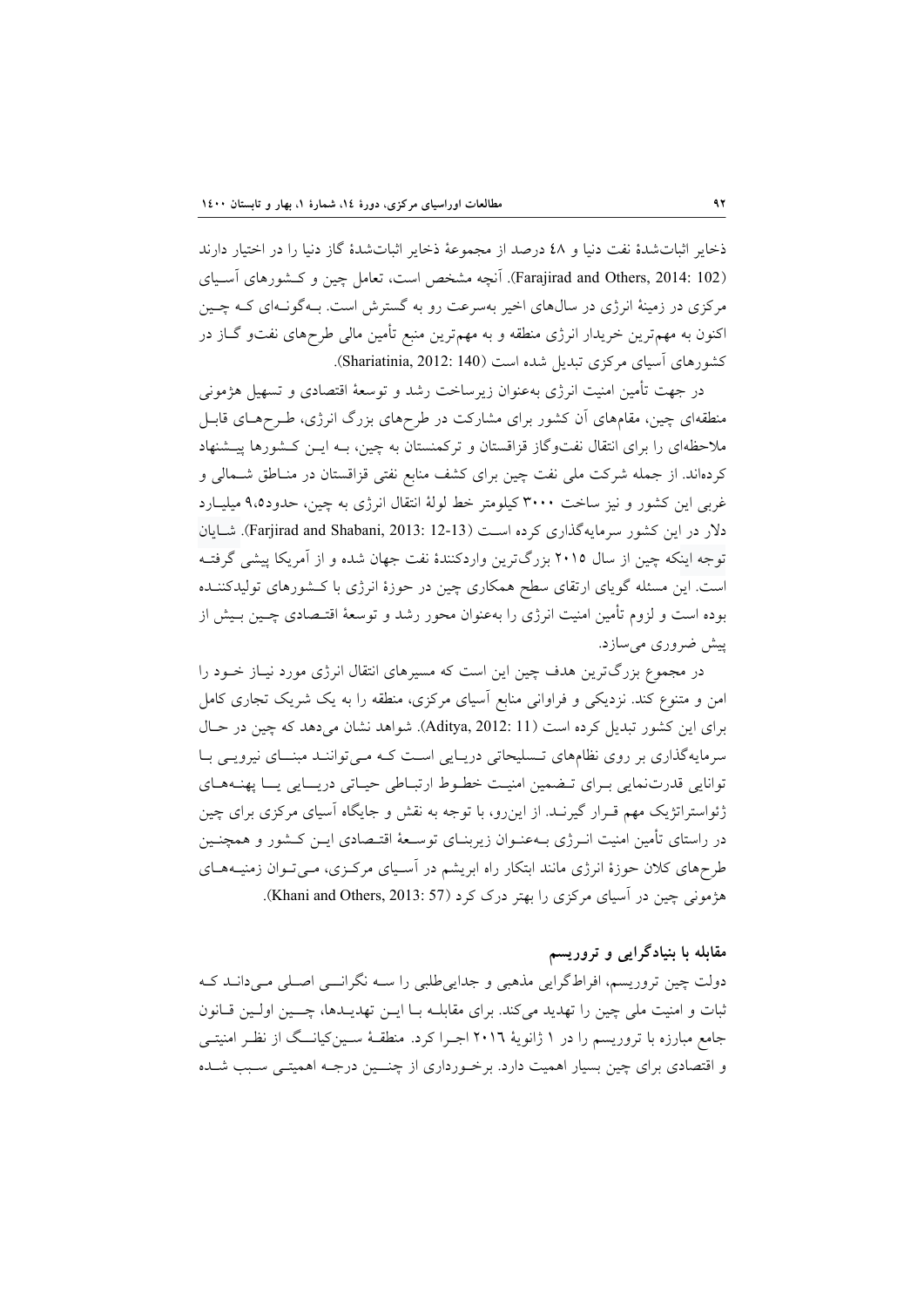است در اين سالها، دولـت چـين بـا مـشاهدهٔ هرگونــه نــاآرامي و تحركهاي جدايي طلبانــه، واكنش تندي از خود نشان دهد. در كنـار راهبرد سـركوب، دولـت مركزي چـين برنامـههـاي اقتـصادي گـستردهاي را نيـز بـراي مهـار افـراطگرايـي در ايـن منطقــه انجـام داده اسـت. از نظر نخبگان سياسي چين، هر اندازه اســـتان ســـينکيانــگ از نظـر اقتـصادي توسـعهيافتـهتـر باشد به همان اندازه گرايشهاي قـومي و تجزيـهطلبانـه در ايــن منطقــه كمتـر خواهـد شـد .(Sajjadpour and Pourqorban Niaki, 2018: 85)

ذخاير مهم انرژي در سينكيانگ از ديگر عاملهاي افـزايش ضـريب حـساسيت و نگرانـي چين نسبت به اين منطقه است. سينكيانگ ذخاير قابل توجهي از نفت بالغ بر 20،9 ميليارد تن و 10،8 تريليون مترمكعب گاز دارد. اين ميزان تقريباً 25 درصد كل ذخاير چين است. بـر ايـن اساس، سينكيانگ همواره نقش بسيار مهمي در امنيت عرضة نفت چين بر عهده داشته اسـت. در نتيجه، تأمين امنيت و ثبات سين كيانگ برابر است با تأمين امنيت ذخاير انرژي در اين منطقه (458 Keivan Hosseini and Omrani Manesh, 2018: در همين زمينه، دولت چين برنامهاي براي تبديل سينيانگ به كانون انرژي منطقه تهيه كرده است. برنامهاي كه حـدود 100 ميليـارد يوان براي اجراي آن هزينه كرده است (140 :Shariatinia, 2012).

طرح راه ابريشم با هدف اعمال سياستهاي دوستانه در برابر كـشورهاي همـسايه و ارائـة بـازي بـرد - بـرد بـراي همـة بـازيگران منطقـهاي و فرامنطقـهاي معرفـي شـده و اطمينـان از ثبات در سينكيانگ، هدف و پيشنيـاز راه ابريـشم چــين و رؤيــاي كمربنــد اقتـصاد اسـت (89 Sajjadpour and Pourqorban Niaki, 2018: 39). از ايـن رو، مـسئلة سـين كيانـگ يكـي از مهمترين عاملهايي است كه سبب شده است چين به گـسترش همكـاريهـا و كمـكهـاي نظامي به كشورهاي آسياي مركزي تمايل يابد. تـلاش بـراي جلـوگيري از توسـعة تهديـدهاي امنيتي برآمده از سه عامل افـراطگرايـي، تجزيـهطلبـي و تروريـسم پـس از خـروج آمريكـا از منطقه، چين را حتي بيش از گذشته در عرصة نظامي و امنيتي آسياي مركزي فعال كرده اسـت. در سپتامبر ،2014 چين با اعطاي 16 ميليون دلار كمك نظامي جديـد بـه قرقيزسـتان موافقـت كرد. ساخت چند پادگان و اعطاي كمكهاي نظامي جديد به تاجيكستان نيز از ديگر اقدامهاي چين بوده است (70-71 2016: ,Azizi(. بـه ايـن ترتيـب، سياسـت خـارجي چـين در آسـياي مركزي نميتواند تنها انرژيمحور باشد؛ بلكه تلاش براي حفظ ثبات سياسي و قومي در استان ناآرام سينكيانگ، يكي از علتهاي اصـلي افـزايش حـضور چـين در آسـياي مركـزي اسـت .(Koolaee and Tishehyar, 2010: 130)

شايان توجه اينكه امروز با طرحهايي مانند ابتكار راه ابريـشم، پيـشرفت قابـل تـوجهي در روابط چندجانبة چين و آسياي مركزي پديدار شده اسـت. بهگونهاي كـه مناقـشههـاي مـرزي حل شده و چين به يكي از مهمترين عناصر نظام امنيتي منطقه تبديل شـده اسـت. پكـن نـشان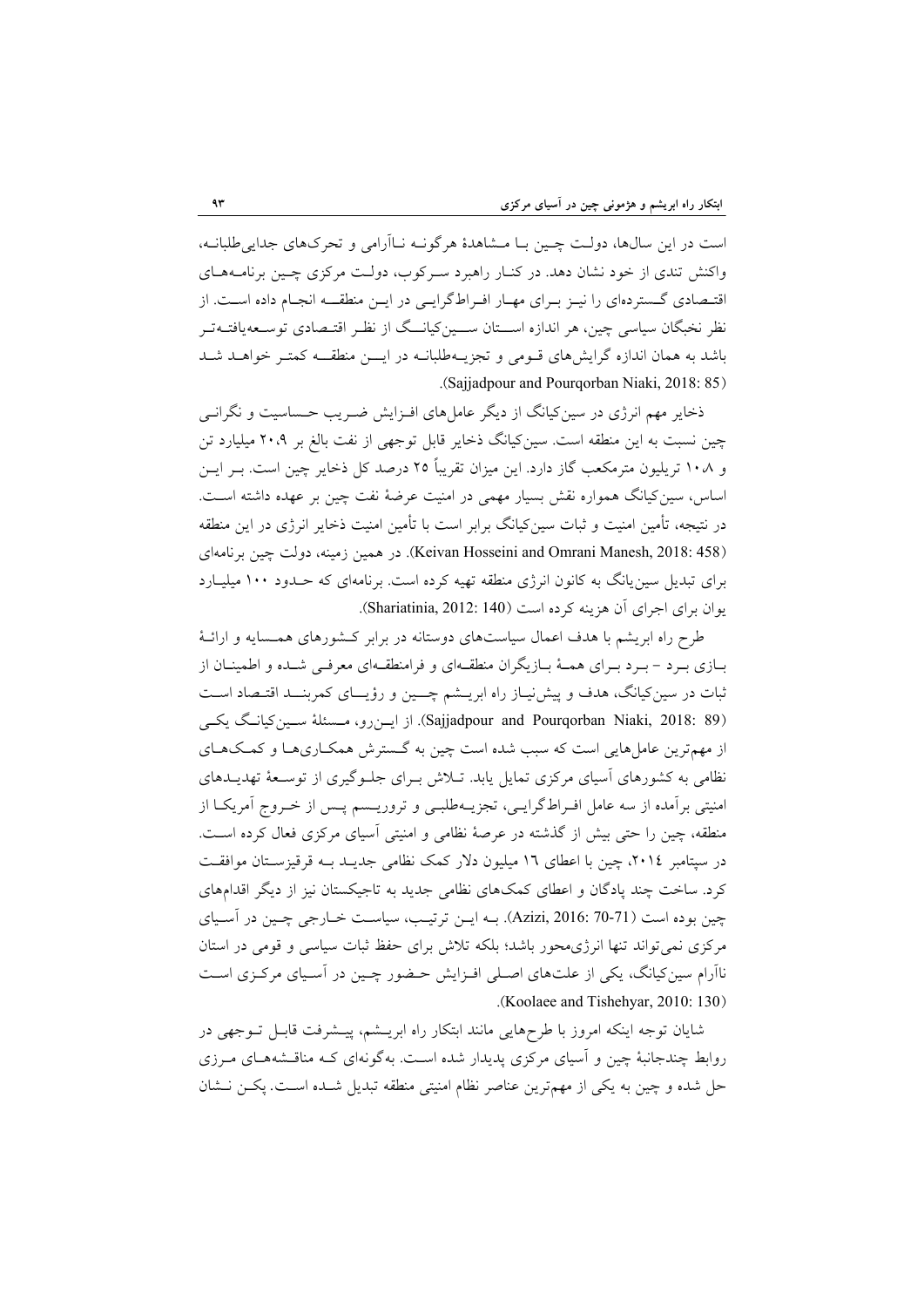داده است كه ميتواند بهعنوان مطمئنترين شريك كشورهاي آسياي مركـزي در حفـظ امنيـت سياسـي منطقــه نقــش داشــته باشــد (66 :Khani and Others, 2013). بــا ايــن حــال، بايــد از انتظارهاي غيرواقعي براي تــأثير فــوري طــرح راه ابريـشم بـر توسـعة سـينكيانـگ و حـل مـشكل جـداييطلبـي دوري جـست و بـه ايــن موضــوع اشـاره كـرد كـه ايـن طـرح تنهـا بـهعنـوان يكـي از راهحـلهـاي موجــود بــراي چــالشهــاي منطقــه محـسوب مـيشـود .(Sajjadpour and Pourqorban Niaki, 2018: 91-92)

## **نتيجه**

پديدارشدن چين بهعنوان قدرتي بزرگ در آسياي مركزي واقعيتي انكارناپذير است؛ اما افزايش نفوذ چين با بهرهگيري از راهبردهايي مانند ابتكار راه ابريـشم، بـا وجـود سياسـت اعلامـي آن كشور، فقط اقتصادمحور نيست، بلكه پيگيري منافع سياسي و امنيتي و فـراهمكـردن بـسترهاي لازم براي گسترش نفوذ و هژموني در مناطق پيراموني، هستة مركزي اين طرح است. البته چين با توجه به ملاحظات توسعة مسالمتآميز، به انكار اين رويكرد در عرصة بينالمللي ميپردازد. با توجه به آنچه گفتيم دربارة رشد و توسعة اقتصادي، نياز به تأمين انرژي مورد نياز و همچنين دغدغة تأمين امنيت سينكيانگ و از سوي ديگر شكلگيري بازي بـزرگ در آسـياي مركـزي و رقابتهاي فزايندة بازيگران منطقهاي و فرامنطقهاي براي بهدسـتآوردن منـافع بيـشتر در ايـن منطقه، چين تلاش همهجانبهاي براي گسترش هژموني در آسياي مركزي در دسـتور كـار قـرار داده است. در اين زمينه، ابتكار راه ابريشم بـا حجـم بـالاي سـرمايهگـذاري صـورت گرفتـه و چشمانداز ترسيمي آن، گـامي مهـم در جهـت تحقـق هـدفهـاي راهبـردي چـين در عرصـة بينالمللي محسوب ميشود. در مجموع براساس نتايج اين نوشتار، چـين بـا تكيـه بـر رشـد و توسعة اقتصادي، در جهت مقابله با يكجانبهگرايي ايالات متحـد آمريكـا در نظـام بـينالملـل، ايجاد و گسترش هژموني منطقهاي را با بهرهگيري از ظرفيتهاي ابتكار راه ابريـشم در دسـتور كار قرار داده است. در اين زمينه براي جلـوگيري از ايجـاد حـساسيت ايـالات متحـد و اقـدام پيشگيرانه و مداخلهجويانة آن، سياست خارجي محتاطانهاي را در پيشگرفته است.

### **References**

- Adami, Ali and Hassan Ainehvand (2018), "How Russia and China Confronted the United States in Eurasia", **Central Asia and the Caucasus Studies**, Vol. 24, No. 102, pp. 1-33 [in Persian].
- Aditya, Malhotra (2012), "Chinese Inroads into Central Asia: Focus on Oil and Gas", **Journal of Energy Security**, Available at: http://www.ensec.org/index.php?option=com\_content&view=article&id= 387, (Accessed on: 26/11/2020).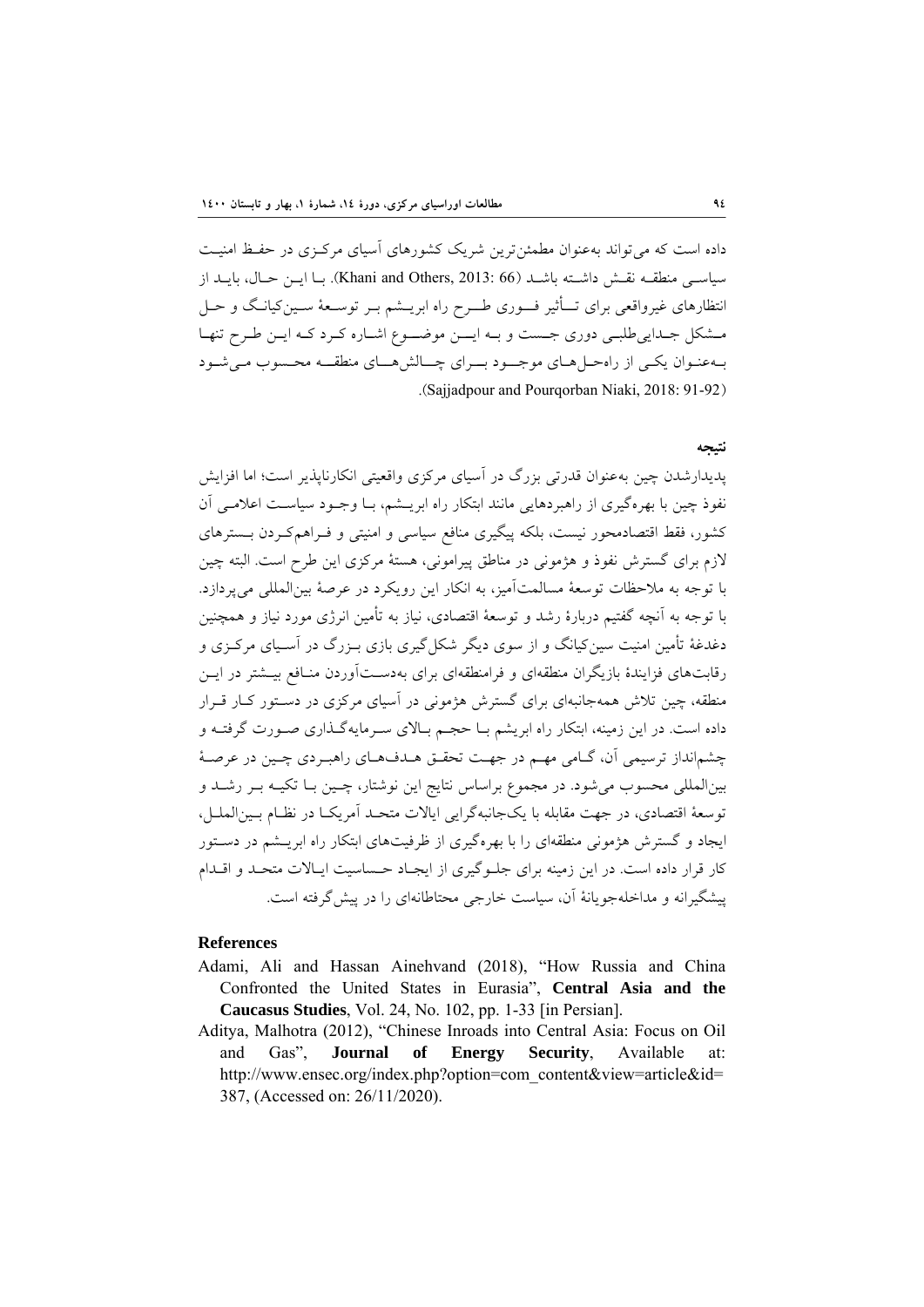- Aghaei, Seyed Davood and Mohammad Javad Ghahremani (2018), "China's Approach to the Shanghai Cooperation Organization in the Light of the Country's New Foreign Policy (2013-2018)", **Central Eurasia Studies**, Vol. 12, No. 2, pp. 291-307 [in Persian].
- Amir Ahmadian, Bahram and Ruhollah Salehi Dolatabad (2016), "New Silk Road Initiative (Objectives, Obstacles and Challenges)", **International Relations Studies**, Vol. 9, No. 36, pp. 1-42 [in Persian].
- Azizi, Hamidreza (2016), **China and Central Asia; Regional Influence and International Hegemony**, Tehran: Mokhatab [in Persian].
- Baruzzi, Sofia (2021), "The Belt and Road Initiative: Investments in 2021 and Future Outlook", Posted by Silk Road Briefing", Available at: https://www.silkroadbriefing.com/news/2021/02/09/the-belt-roadinitiative-investments-in-2021-and-future-outlook/, (Accessed on:
- 1/3/2021). Brzezinski, Zbigniew (2005), "Make Money, Not War", **FP Special Report**, pp. 46-47.
- Dehshiri, Mohammad Reza and Mohammad Hossein Neshaste Sazan (2017), "Sino-Japanese Foreign Policy Strategies in Central Asia", **Central Asia and the Caucasus Studies**, Vol. 23, No. 97, pp. 71-101 [in Persian].
- Ekman, A. (2012), "China's Two-Track Foreign Policy", **IFRI**, Paris: Asie.Vision, No. 58, Available at: https://www.ifri.org/sites/default/ files/atoms/files/asievisions58aekman.pdf, (Accessed on: 26/11/2020).
- Farjirad, Abdolreza and Maryam Shabani (2013), "Russia's Policy in Central Asia and the Caucasus and the Challenges it Faces after the Cold War", **Geographical Journal of Territory**, Vol. 10, No. 39, pp. 1-18 [in Persian].
- Farajirad, Abdolreza, Sarem Shiravand and Behzad Diansai (2014), "Geopolitics of Energy Transfer in the Caspian Sea and its Impact on the National Security of the Islamic Republic of Iran", **Central Asia and the Caucasus Studies**, Vol. 20, No. 85, pp. 97-125 [in Persian].
- Ghamat, Jafar (2017), "China's Economic Role in the Threat of American Hegemony in Asia", **Political Studies**, Vol. 9, No. 36, pp. 91-118 [in Persian].
- Gholizadeh, Abdolhamid and Nozar Shafiee (2013), "Theory of the Power Cycle; a Framework for Analyzing the Process of Relative Decline of the United States and the Rise of China", **Foreign Relations**, Vol. 4, No. 4, pp 137-168 [in Persian].
- Habova, Antonina (2015), "Silk Road Economic Belt: Pivot to Eurasia or China's Way of Foreign Policy", China's Marshall Plan, Vol. VIII,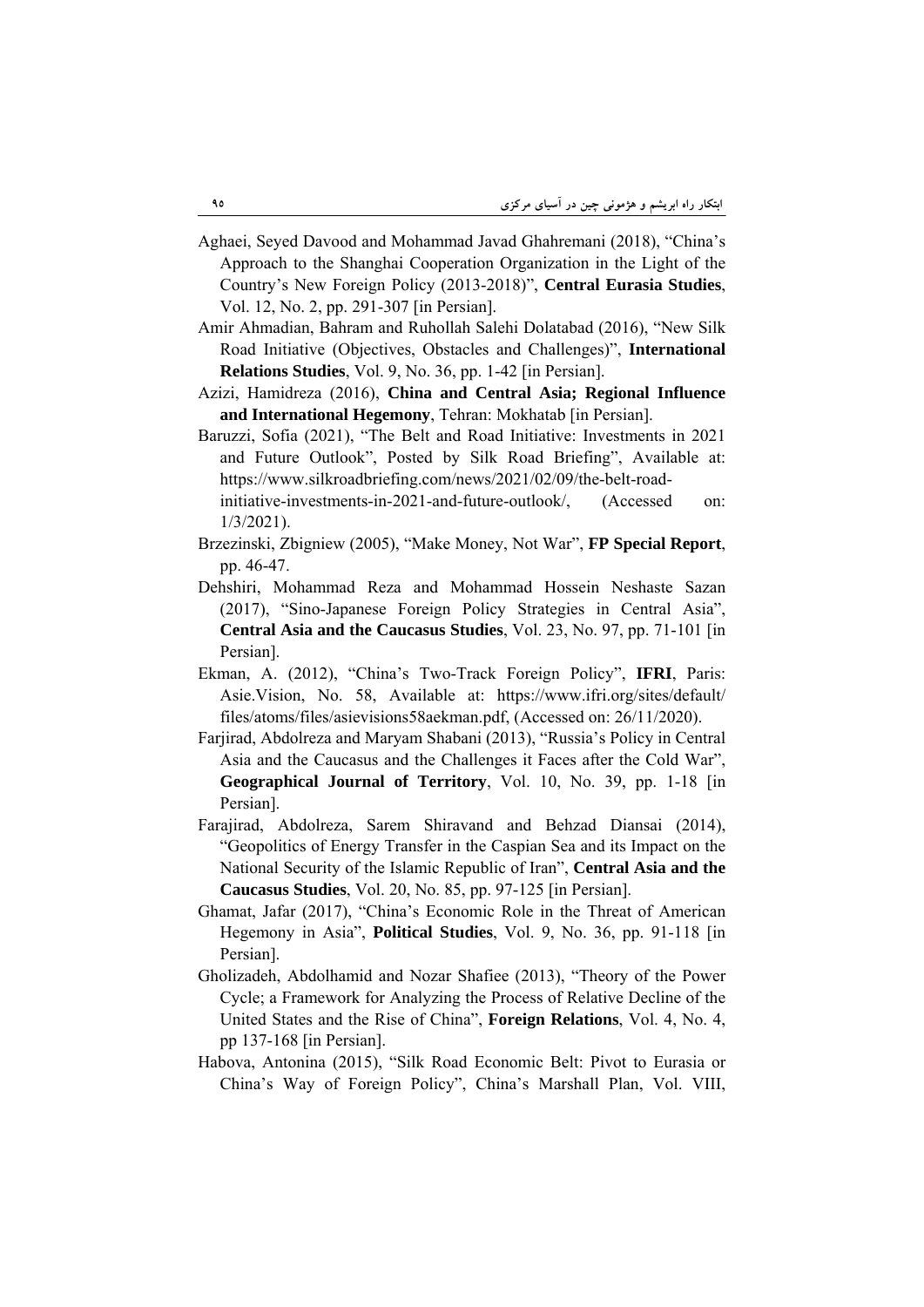Available at: https://www.researchgate.net/publication/318462916, (Accessed on: 26/11/2020).

- Huirong, Zh and W. Hongwei (2012), "China's Energy Policy towards the Caspian Region: 1 the Case of Kazakhstan", The Newsletter, No. 62, Available at: https://www.iias.asia/sites/default/files/nwl\_article/2019- 05/IIAS\_NL62\_28.pdf, (Accessed on: 26/11/2020).
- Karami, Jahangir (2006), "Hegemony in International Politics; Conceptual Framework, Historical Experience and its Future", **Political Science Research**, Vol. 2, No. 3, pp. 1-27 [in Persian].
- Keivan Hosseini, Seyyed Asghar and Shirin Omrani Manesh (2018), "Confronting Terrorism and the Transformation of China's Regional Foreign Policy in Central Asia (2002-2016)", **Central Eurasia Studies**, Vol. 11, No. 2, pp. 453-467 [in Persian].
- Khani, Mohammad Hassan, Parisa Shah Mohammadi and Mohammad Javad Soltani (2013), "The Impact of Security on China's Economic Strategy in Central Asia", **Central Asia and the Caucasus Studies**, Vol. 19, No. 83, pp. 53-79 [in Persian].
- Koolaee, Elaheh and Mandana Tishehyar (2010), "Comparative Study of China and Japan Energy Security Approaches in Central Asia", **Human Geography Research**, Vol. 42, No. 71, pp. 123-140 [in Persian].
- Kundnani, Hans (2011), "Germany as a Geo-Economic Power", **The Washington Quarterly**, Vol. 34, No. 3, pp. 31-45.
- Lee Boyer, Alan (2006), "Recreating the Silk Road: the Challenge of Overcoming Transaction Costs, Central Asia and China's Energy Security", **China and Eurasia Forum Quarterly**, Vol. 4, No. 4, pp. 71- 97.
- Legieć, Arkadiusz (2020), "Perspectives on China's Policy towards Central Asia", No. 184 (1614), Sep. 8, Available at: https://pism.pl/publications/ Perspectives on Chinas Policy towards Central Asiahttps://pism.pl/pu blications/Perspectives\_on\_Chinas\_Policy\_towards\_Central\_Asia, (Accessed on: 1/3/2021).
- Liao, Xuanli (2006), "Central Asia and China's Energy Security", **Central Asia-Caucasus Institute and Silk Road Studies Program**, Vol. 4, No. 4, pp. 61-71.
- Majidi, Mohammad Reza and Mohammad Hossein Dehghanian Farashah (2020), "Elements and Obstacles of Iran's Geo-cultural Approach to China's Belt and Road Initiative in Central Asia", **Central Eurasia Studies**, Vol. 13, No. 1, pp. 233-252 [in Persian].
- Mardell, Jacob (2020), "China's Footprint in Central Asia, Overland from Germany to Vietnam, Exploring China's Economic Footprint in Eurasia",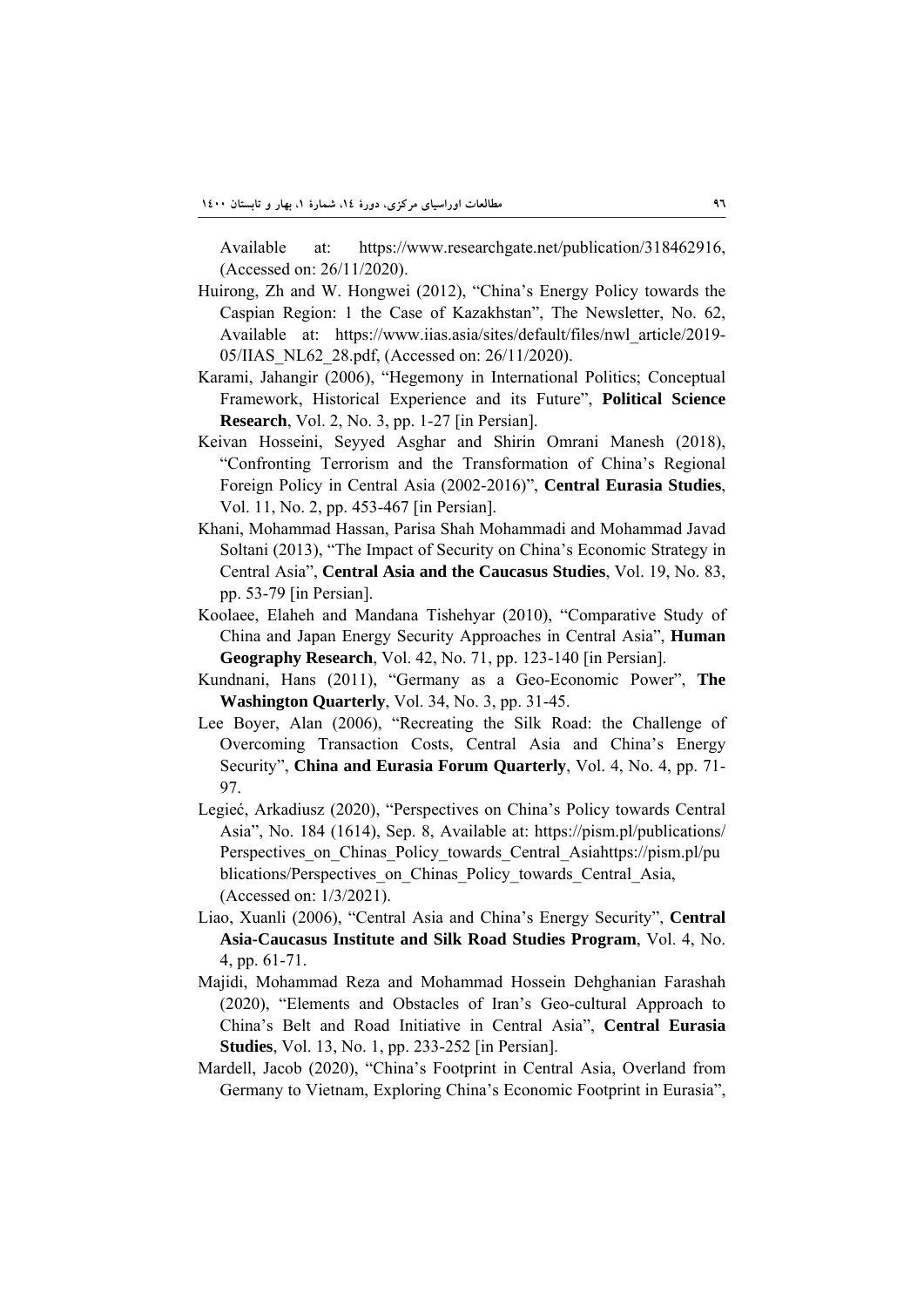Available at: https://www.bertelsmann-stiftung.de/fileadmin/files/ user\_upload/ST-DA\_Asia\_Policy\_Brief\_Chinas\_Footprint\_in\_Central Asia.pdf, (Accessed on: 1/3/2021).

- Mariani, Bernardo (2013), "China's Role and Interests in Central Asia", **Saferworld (Preventing Violent Conflict. Building Safer Lives)**, Available at: https://www.files.ethz.ch/isn/172938/chinas-role-andinterests-in-central-asia.pdf, (Accessed on: 26/11/2020).
- Mearsheimer, John J. (2005), "Better to Be Godzilla than Bambi", **Foreign Policy**, No. 146, pp. 47-48.
- Mousavi Shafaei, Massoud (2015), "The Fifth Generation of China's Leaders and the Silk Road Economic Belt Initiative", **International Relations Research**, Vol. 5, No. 17, pp. 201-222 [in Persian].
- Nandakumar, Janardhanan (2009), "China's Search for Energy and its Strategy towards Central Asia", **International Journal of Energy Sector Management**, Vol. 3, No. 2, pp. 103-107.
- Olsen, Robert (2012), "Arabia-Asia: China Builds New Silk Road, but is the Middle East Ready?", Available at: https://www.forbes.com/sites/ robertolsen/2012/ 10/21, (Accessed on: 26/11/2020).
- Radgoodarzi, Masoumeh and Asgar Safari (2019), "Institutionalization of China Regional and the Future of Liberal International Order, a Case Study of Central Asia", **Quarterly Journal of Strategic Policy Research**, Vol. 8, No. 30, pp. 227-262.
- Rafi, Hossein and Mohsen Bakhtiari Jami (2013), "US Strategy Against China's Economic, Political and Security Influence in Central Asia", **Central Asia and the Caucasus Studies**, Vol. 19, No. 83, pp. 81-106 [in Persian].
- Rafi, Hossein and Mohsen Bakhtiari Jami (2016), "Neo-Mercantilist Approach of Russia and China to Central Asian Energy", **Central Asia and the Caucasus Studies**, Vol. 22, No. 95, pp. 33-64 [in Persian].
- Rezaei, Alireza (2008), "China and a Soft Balance against Hegemony United States of America in the Field of International System", **Yas Strategy Quarterly**, No. 16, pp. 281-298 [in Persian].
- Safari, Farzaneh, Hamid Ahmadi and Kayhan Barzegar (2020), "Iran and the China-Russia Axis in Central Asia", **Central Asia and the Caucasus Studies**, Vol. 26, No. 109, pp. 103-138 [in Persian].
- Sajjadpour, Mohammad Kazem and Asieh Pourqorban Niaki (2018), "China and Extremism Derived from the Central Asian Region", **Central Asia and the Caucasus Studies**, Vol. 24, No. 103, pp. 65-99 [in Persian].